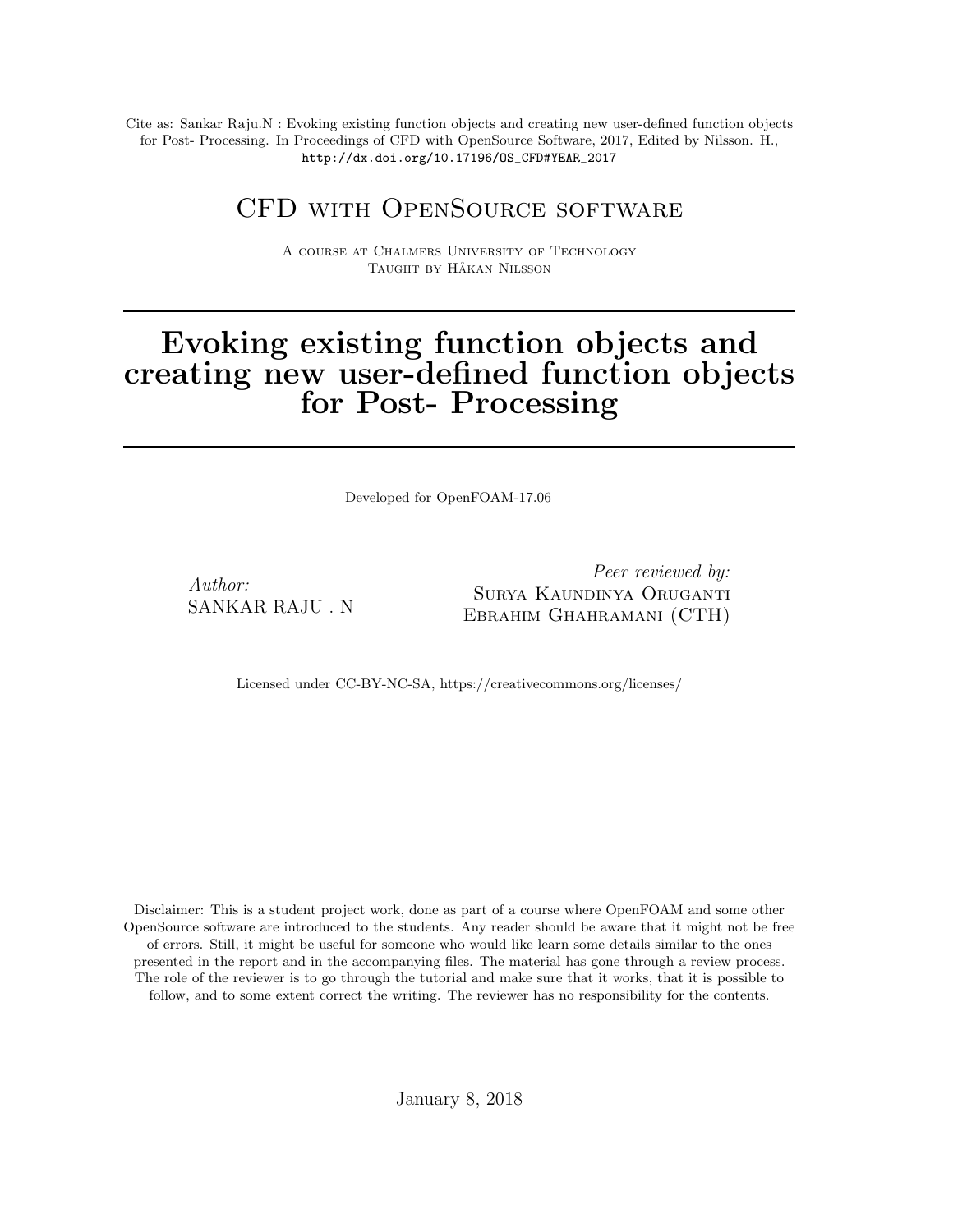# Acknowledgements

First, I wish to convey my sincere thanks to Prof.Dr. Håkan Nilsson for organizing the Open Source CFD course and providing it as an effective platform for spreading the knowledge of Open-FOAM for users from versatile arenas.

Special thanks to scientists from DESY for formulating such an interesting problem statement. Also I wish to thank my friends from MPI, DESY, Chalmers , IITM & AU for their continuous support and encouragement.

Last but not the least, I would like to thank my friends of this course from Juelich and Lyon. Indeed their perseverence and hard work are worthy of admiration and gratitude.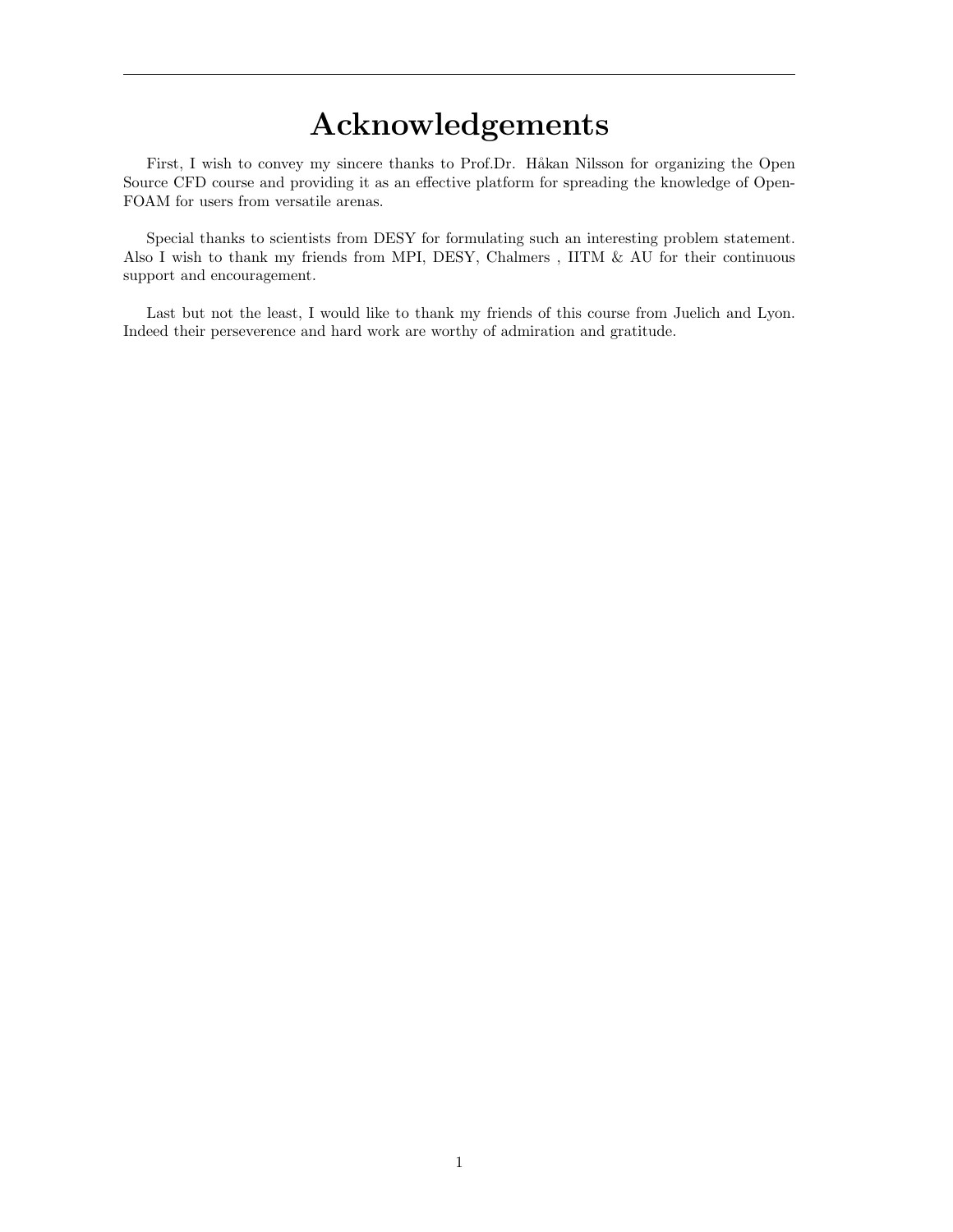# Learning outcomes

The reader will learn:

- An explanatory guide for the field and force function objects for post processing in OpenFOAM
- A brief description of the library classification depending on the inheritance of function objects.
- Procedure to evoke Evoke the existing function objects which are present in the OpenFOAM library by default for post-processing and to control them on run time.
- To create a new user-defined (customary)function object for Post Processing using a detailed step by step methodology and creating a template for creating newer customary ones on demand.
- A sample tutorial to utilize the created function object.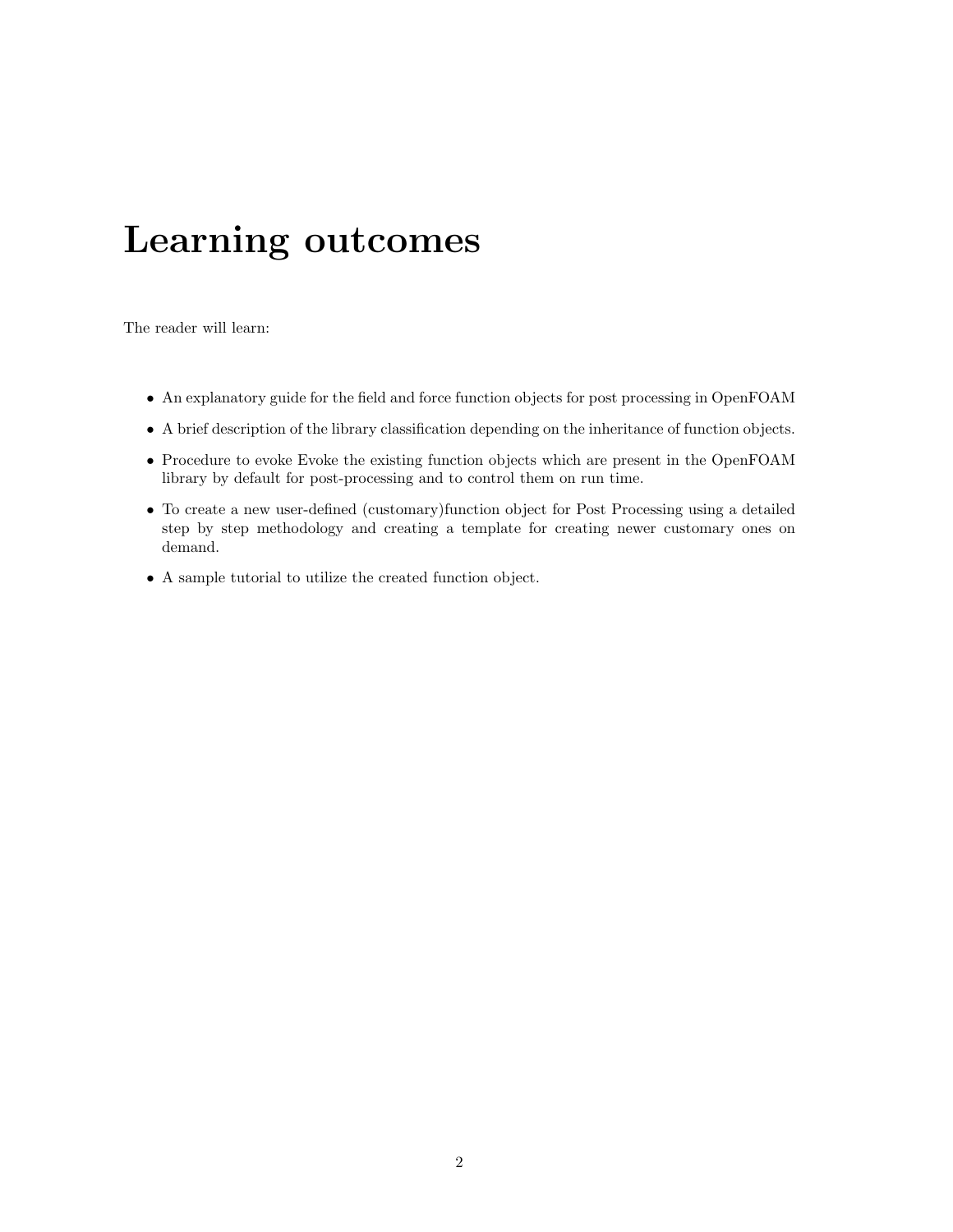# Prerequisites

The reader is expected to know the following in order to get maximum benefit out of this report:

- Skansholm, Jan "C++ from the Beginning" Pearson Education (2004).
- White, Frank M. "Fluid mechanics. 5th." Boston: McGraw-Hill Book Company (2003).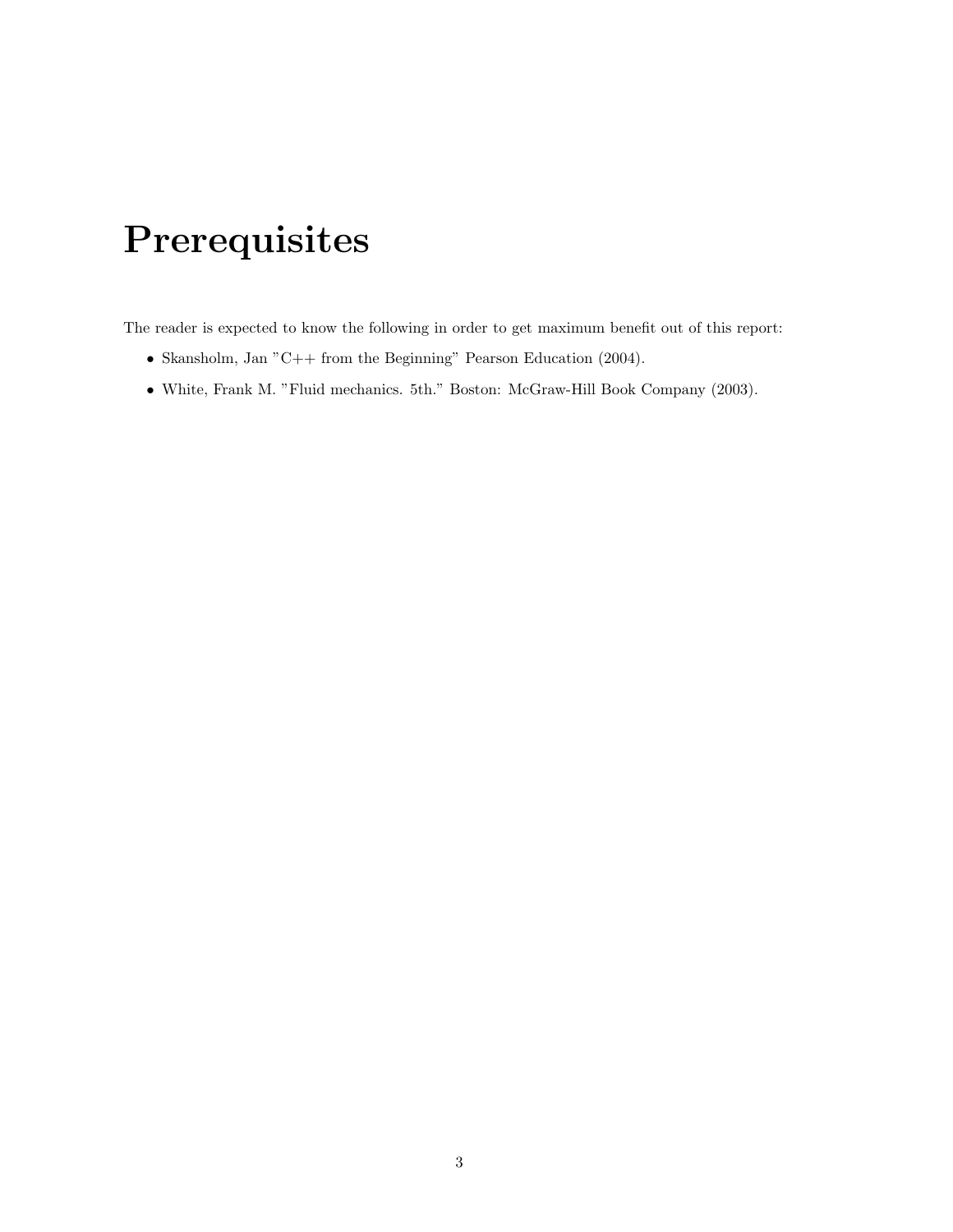# **Contents**

| $\mathbf 1$ | <b>Evoking Existing Function Objects</b>                   | $\mathbf{5}$   |
|-------------|------------------------------------------------------------|----------------|
|             | 1.1                                                        | $\overline{5}$ |
|             |                                                            | $\overline{5}$ |
|             | 1.1.2                                                      | $-6$           |
|             | $1.2^{\circ}$                                              | 10             |
|             | Function objects depended on the field expression<br>1.2.1 | 10             |
|             | 2 User-defined Post-Processing function object             | 12             |
|             |                                                            | 12             |
| 3           | Helicity                                                   | 15             |
|             | 3.1                                                        | 15             |
|             | 3.2                                                        | 17             |
|             | 3.3                                                        | 19             |
|             | 3.4                                                        | 21             |
|             | 3.4.1                                                      | 21             |
| 4           | <b>Study Questions</b>                                     | 22             |
| 5           | <b>APPENDIX</b>                                            | 24             |
|             |                                                            | 24             |
|             | 5.2                                                        | 27             |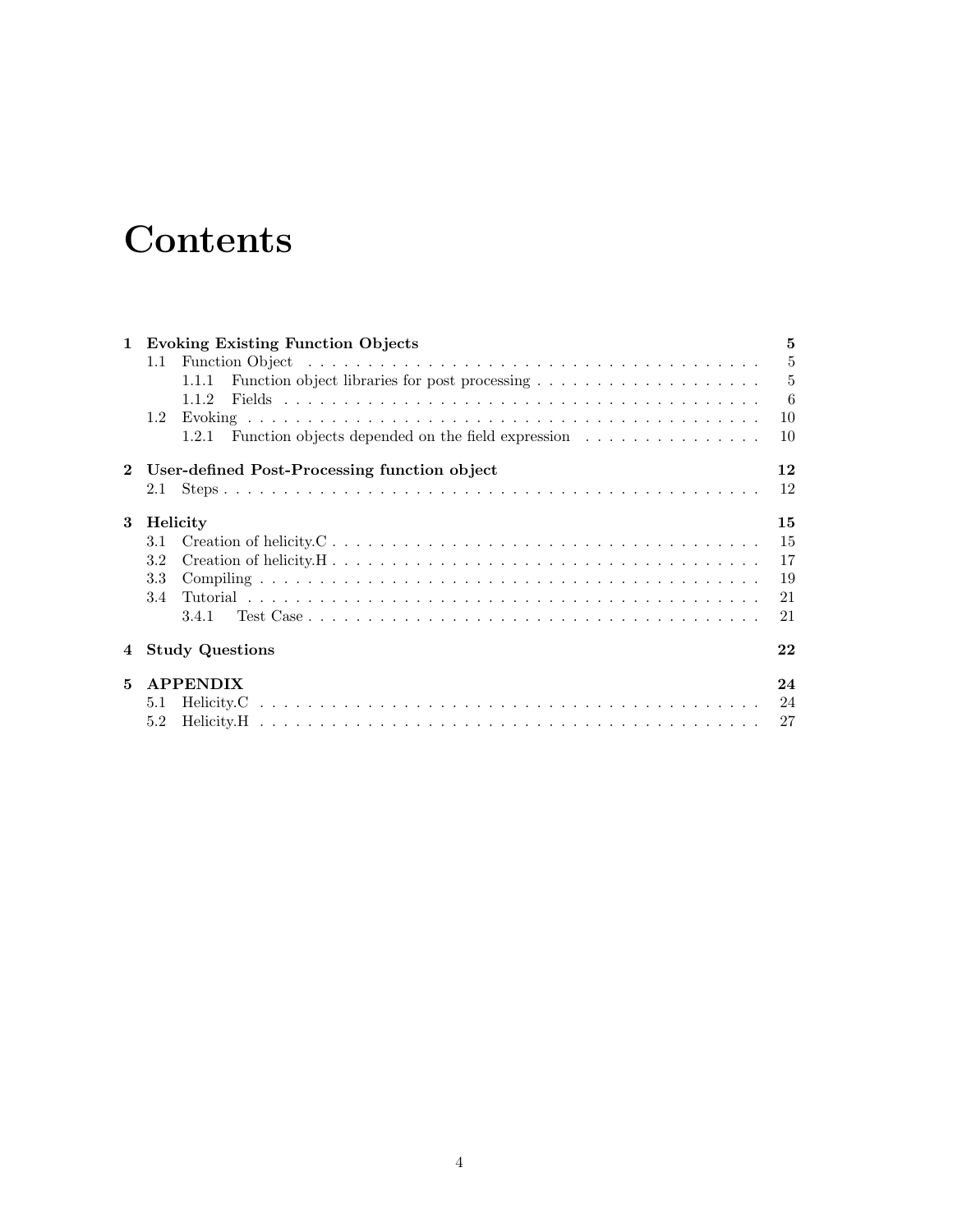# Chapter 1

# Evoking Existing Function Objects

## 1.1 Function Object

This section initially discusses briefly on the various types of function objects available for postprocessing. And consequently, the detailed procedure of evoking existing function objects is explained with a some examples.

#### 1.1.1 Function object libraries for post processing

The post processing in OpenFOAM is performed using the function objects. The function objects are options that are run time selectable. The results generated by function objects can be both obtained in the due course of simulation and after the calculation.

The current report primarily deals with the explanation for the run time - result generation for post-processing. The various function objects are classified as follows:

- 1. Field
- 2. Forces
- 3. Graphics
- 4. Lagrangian
- 5. Sampling
- 6. Solvers
- 7. Utilities

Of all the library categories the function objects that is of interests are Fields and Forces, as these are the type types of libraries that are repeatedly utilized in all the simulations performed in Open-FOAM.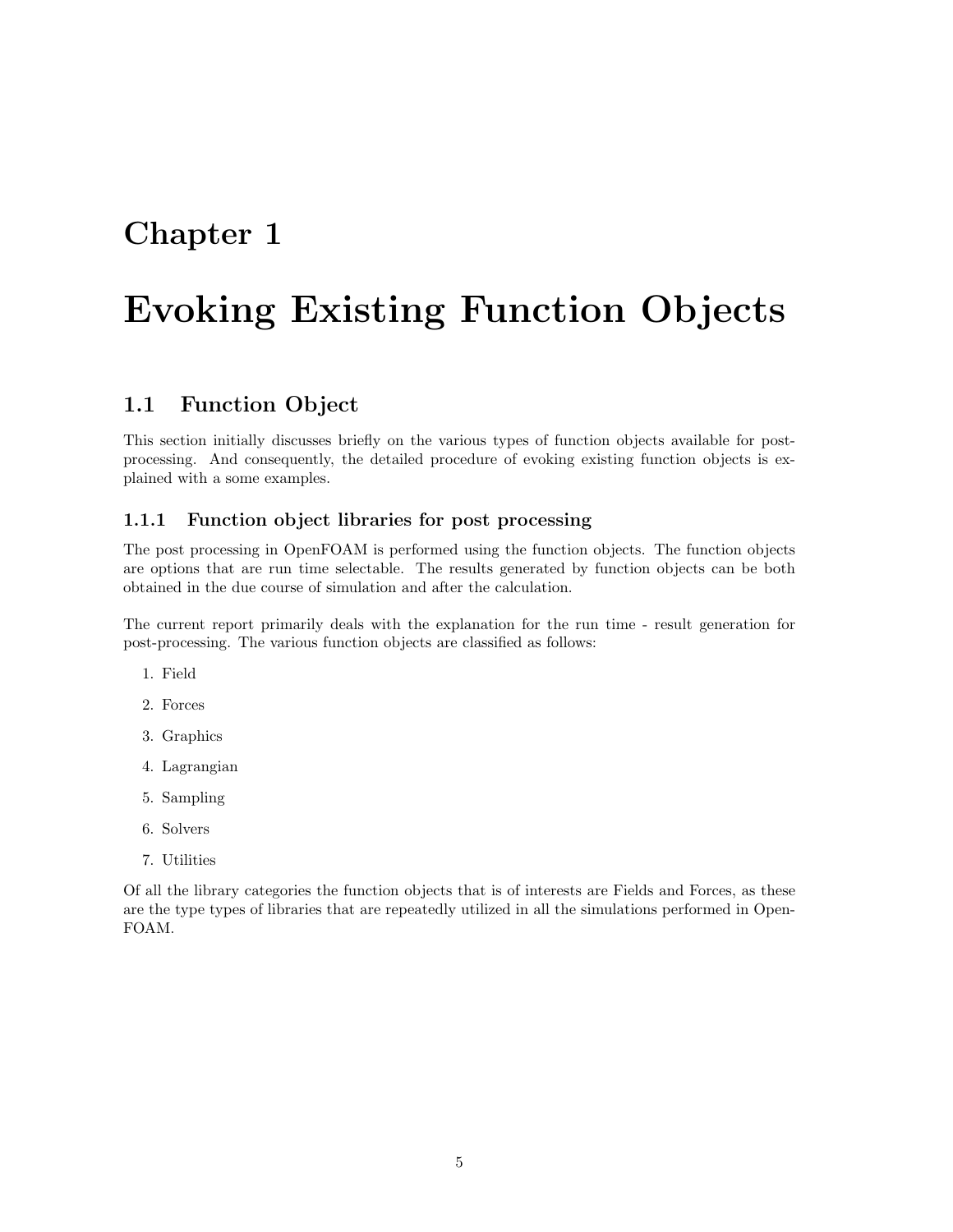#### 1.1.2 Fields

The field function objects can be also called as Reaction sensitivity analysis function objects, as they act as a relative performance analysis functions between the thermophysical function objects and the analysis (in Figure 1.1). The fields library category consists of various functions that can be represented as scalar fields.



Figure 1.1: Collaboration diagram of field function object

The function objects that are inherited from the field expression with/without writeFile is mentioned in the following section.The function object which inherits a write file, writes it's corresponding file in each of the solution folder for every time step. Though the outline of the function object code is same among the function objects, the dependencies highly vary and hence a deeper understanding of the classification is important.

1. components

This is used to calculate the components of a field

2. CourantNo

This function object calculates and outputs the Courant number as a volScalarField. The field is stored on the mesh database so that it can be retrieved and used for other applications.

3. Curle

This function object calculates the acoustic pressure based on Curle's analogy.

4. div

This function object calculates the divergence of a field. The operation is limited to surfaceScalarFields and volVectorFields, and the output is a volScalarField.

5. enstrophy

This function object calculates the enstrophy of the velocity.

6. flowType

This function object calculates and writes the flowType of a velocity field.

7. flux

This function object calculates and writes the flux of a field. The operation is limited to surfaceVectorFields and volVectorFields, and the output is a surfaceScalarField.

8. grad

This function object calculates the gradient of a field.

9. Lambda2

This function object calculates and outputs the second largest eigenvalue of the sum of the square of the symmetrical and anti-symmetrical parts of the velocity gradient tensor.

10. blendingFactor

This function object calculates and outputs the blendingFactor as used by the bended convection schemes. The output is a volume field (cells) whose value is calculated via the maximum blending factor for any cell face.

11. MachNo

This function object calculates and writes the Mach number as a volScalarField.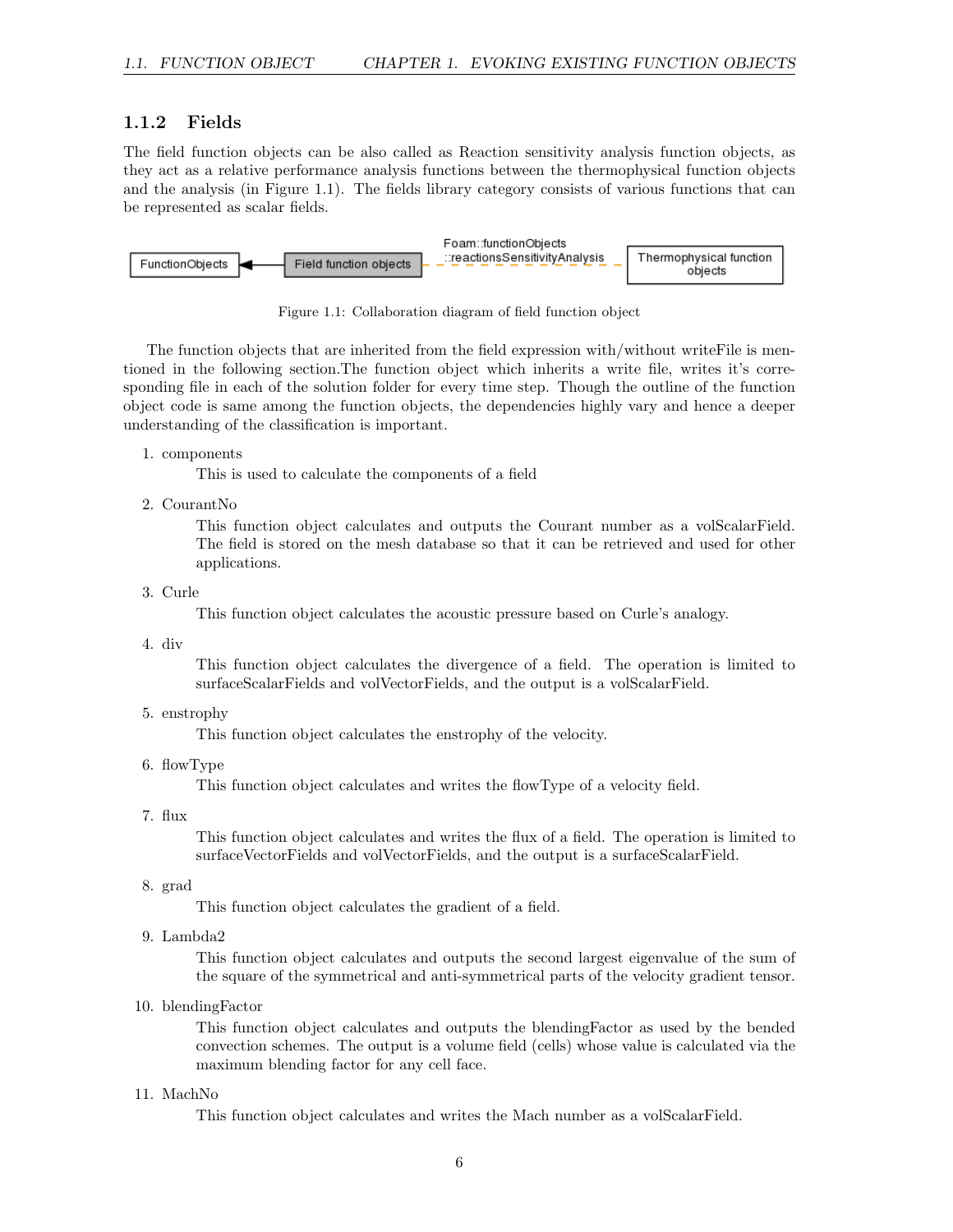#### 12. mag

This function object calculates the magnitude of a field.

#### 13. magSqr

This function object calculates the magnitude of the sqr of a field.

14. PecletNo

This function object calculates and outputs the Peclet number as a surfaceScalarField.

15. pressure

This function object includes the tools to manipulate the pressure into different forms.

#### 16. Q

This function object calculates and outputs the second invariant of the velocity gradient tensor  $[1/s^2]$ .

#### 17. randomise

This function object adds a random component to a field, with a specified perturbation magnitude.

#### 18. streamFunction

This function object calculates and outputs the stream-function as a pointScalarField.

19. subtract

This one,from the first field subtract the remaining fields in the list. The operation can be applied to any volume or surface fields generating a volume or surface scalar field.

20. vorticity

This function object calculates the vorticity, the curl of the velocity.

It is then sufficient to mention the respective field function object when the function object being called in the control dict. More explanation can be found in the evoking existing function object section.

The function objects that are inherited from fvMeshFunctionObject with/without writeFile are,

1. ddt2

This function object calculates the magnitude squared of d(scalarField)/dt.

2. DESModelRegions

This function object writes out an indicator field for DES turbulence calculations.

3. extractEulerianParticles

This function object generates particle size information from Eulerian calculations. Example: Volume of Fluids

4. fieldAverage

This function object calculates average quantities for a user-specified selection of volumetric and surface fields.

#### 5. fieldCoordinateSystemTransform

This function object transforms a user-specified selection of fields from global Cartesian to a local system. Also to note that the fields are run-time modifiable.

6. fieldMinMax

This function object calculates the value and location of scalar minimum and maximum for a list of user-specified fields.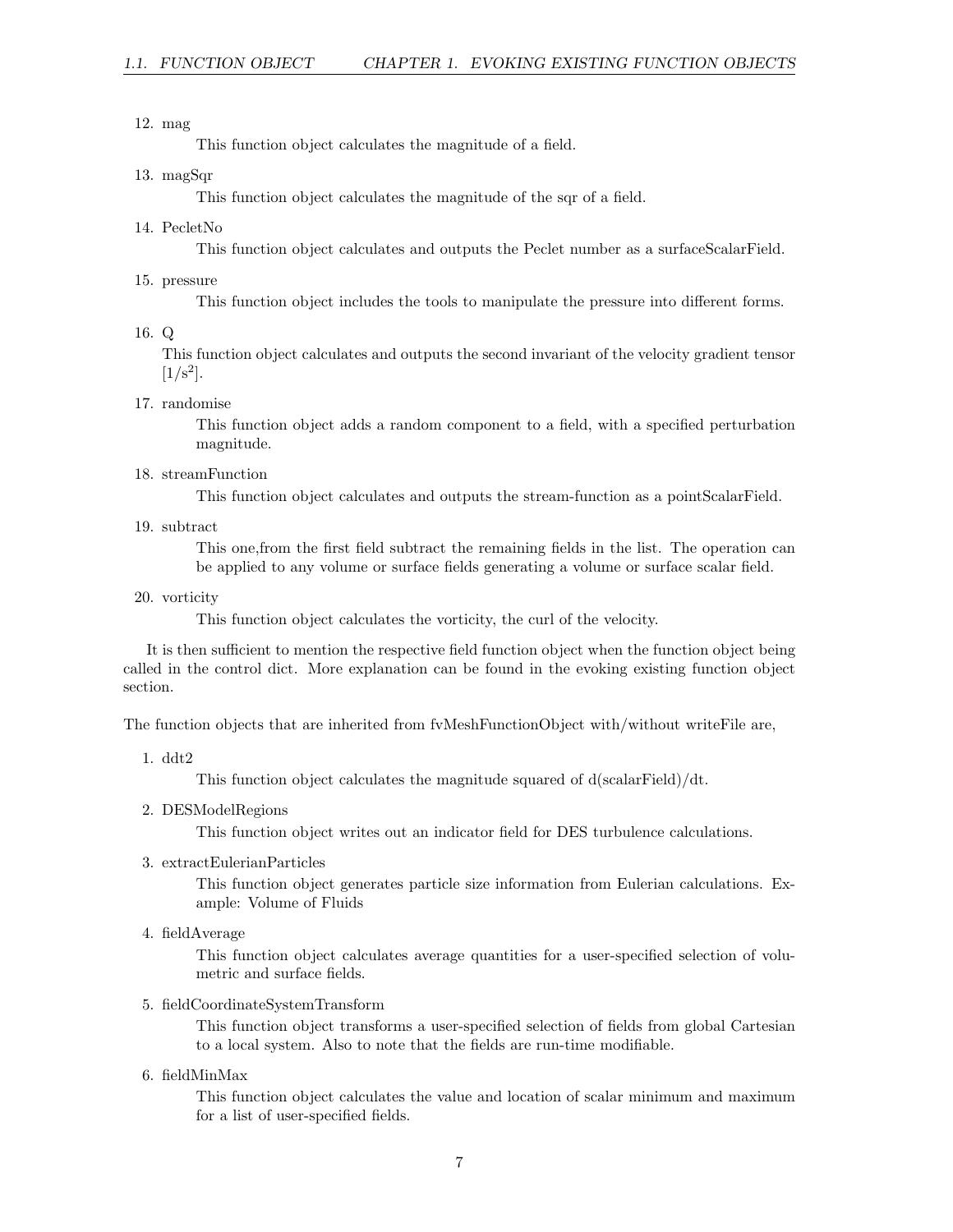#### 7. fieldValueDelta

This function object provides an operation between two 'field value' function objects.

#### 8. fluxSummary

This function object calculates the flux across selections of faces.

9. histogram

This function object writes the volume-weighted histogram of a volScalarField

10. mapFields

This function object calculates the vorticity, the curl of the velocity.

#### 11. nearWallFields

This function object map fields from local mesh to secondary mesh at run-time.

#### 12. particleDistribution

This function object generates a particle distribution for lagrangian data at a given time.

13. processorField

This function object writes a scalar field whose value is the local processor ID. The output field name is 'processorID'.

14. readFields

This function object reads fields from the time directories and adds them to the mesh database for further post-processing.

15. regionSizeDistribution

This function object creates a size distribution via interrogating a continuous phase fraction field

#### 16. setFlow

This function object provides options to set the velocity and flux fields as a function of time.

#### 17. surfaceInterpolate

This function object linearly interpolates volume fields to generate surface fields.

#### 18. turbulenceFields

This function object stores turbulence fields on the mesh database for further manipulation.

#### 19. writeCellCentres

This function object writes the cell-centres volVectorField and the three component fields as volScalarFields.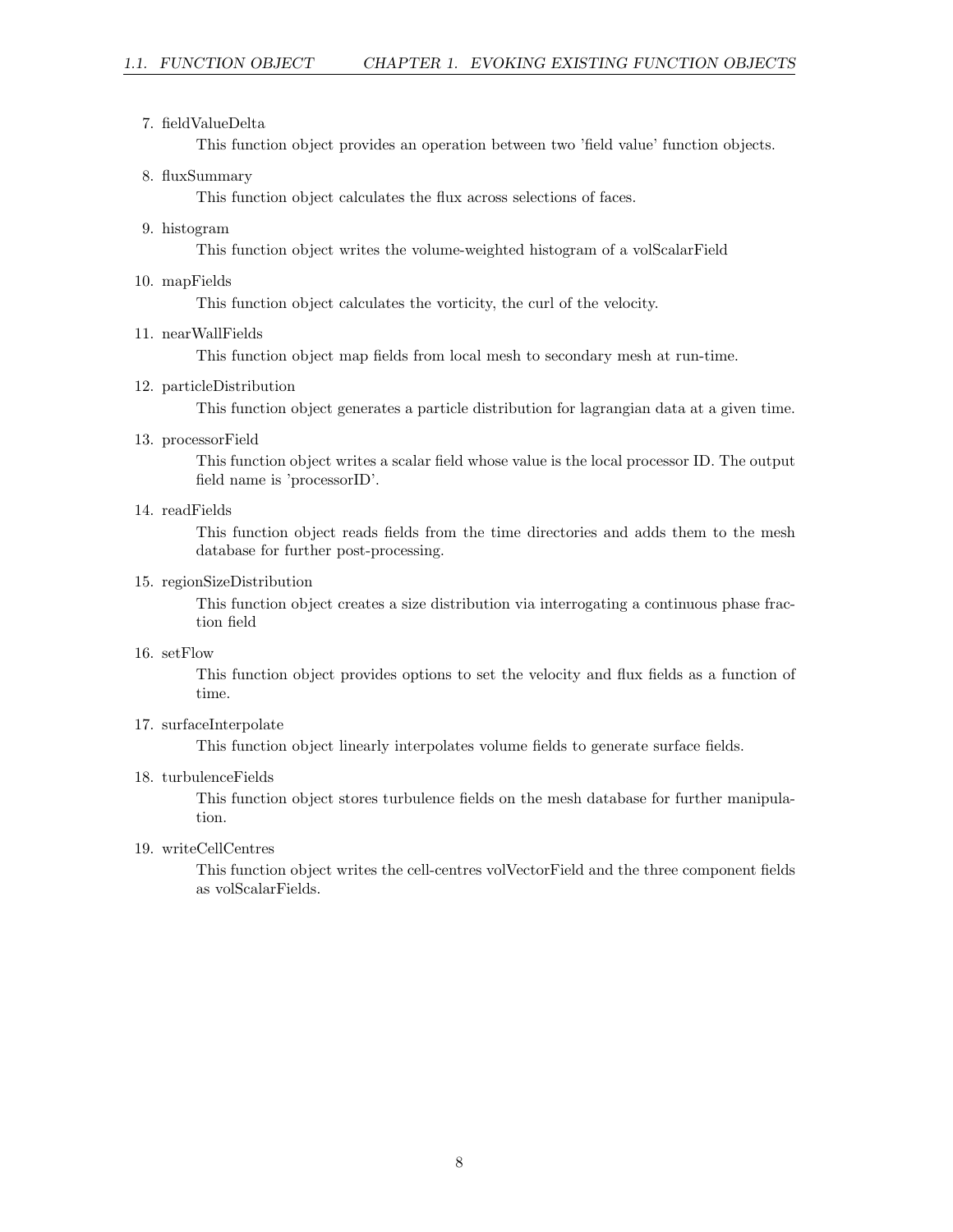#### 20. writeCellVolumes

This function object writes the cell-volumes volScalarField.

#### 21. XiReactionRate

This function object writes the turbulent flame-speed and reaction-rate volScalarFields for the Xi-based combustion models.

#### 22. yPlus

This function object evaluates and outputs turbulence  $y+$  for turbulence models.

#### 23. zeroGradient

This function object creates a volume field with zero-gradient boundary conditions from another volume field.

#### 24. specieReactionRates

This function object writes the domain averaged reaction rates for each specie for each reaction into the file <timeDir> /specieReactionRates.dat.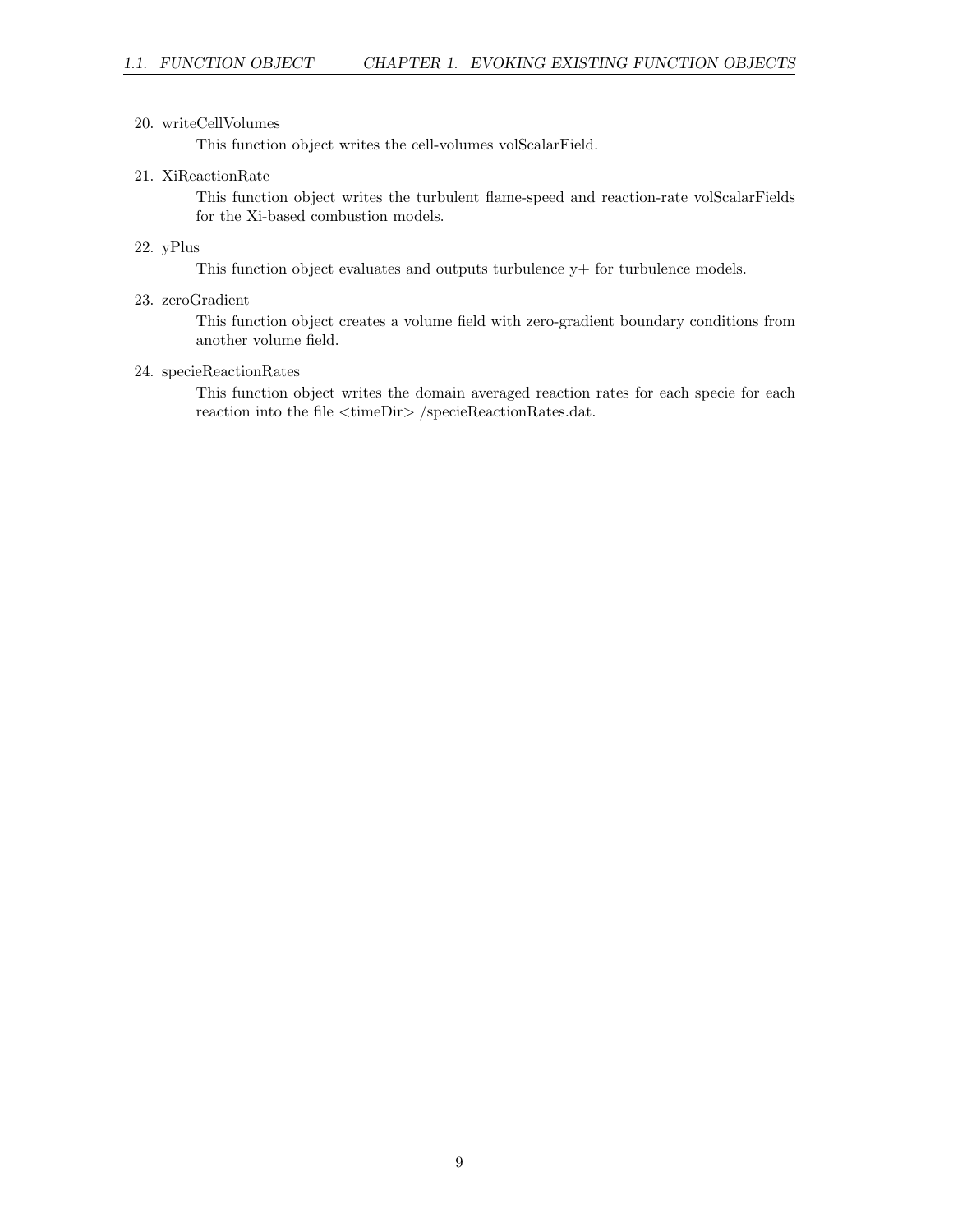## 1.2 Evoking

All the pre-available or existing function objects are evoked or called from the controlDict. Inorder to understand the evoking of the existing function objects,the classification made in the previous section is considered.

### 1.2.1 Function objects depended on the field expression

For the function objects which are just dependent on the function object field expression, it's mandatory to call the type of function object that one wants to compute and the library on which it is dependent on. If one wants to calculate only in a specific region, then the line referring the region can be mentioned (example,using patches).

The base template can be written as,

```
1 fieldExpressionFunctionObjectName
2 {
3 type fieldExpressionName;
4 libs ("libfieldFunctionObjects.so");
5 }
```
Example 1

Let's revoke a the Courant Number function object:

|     | 1 CourantNo1 |                                 |
|-----|--------------|---------------------------------|
| 2 f |              |                                 |
| 3   | type         | CourantNo;                      |
| 4   | libs         | ("libfieldFunction0bjects.so"); |
| 5 } |              |                                 |

Here the function object type is mentioned as CourantNo. The libfieldFunctionObjects.so shared object library of the function object is utilized by the Courant No. function object. Hence Courant number calculated provides a measure of the rate at which information is transported under the influence of a flux field.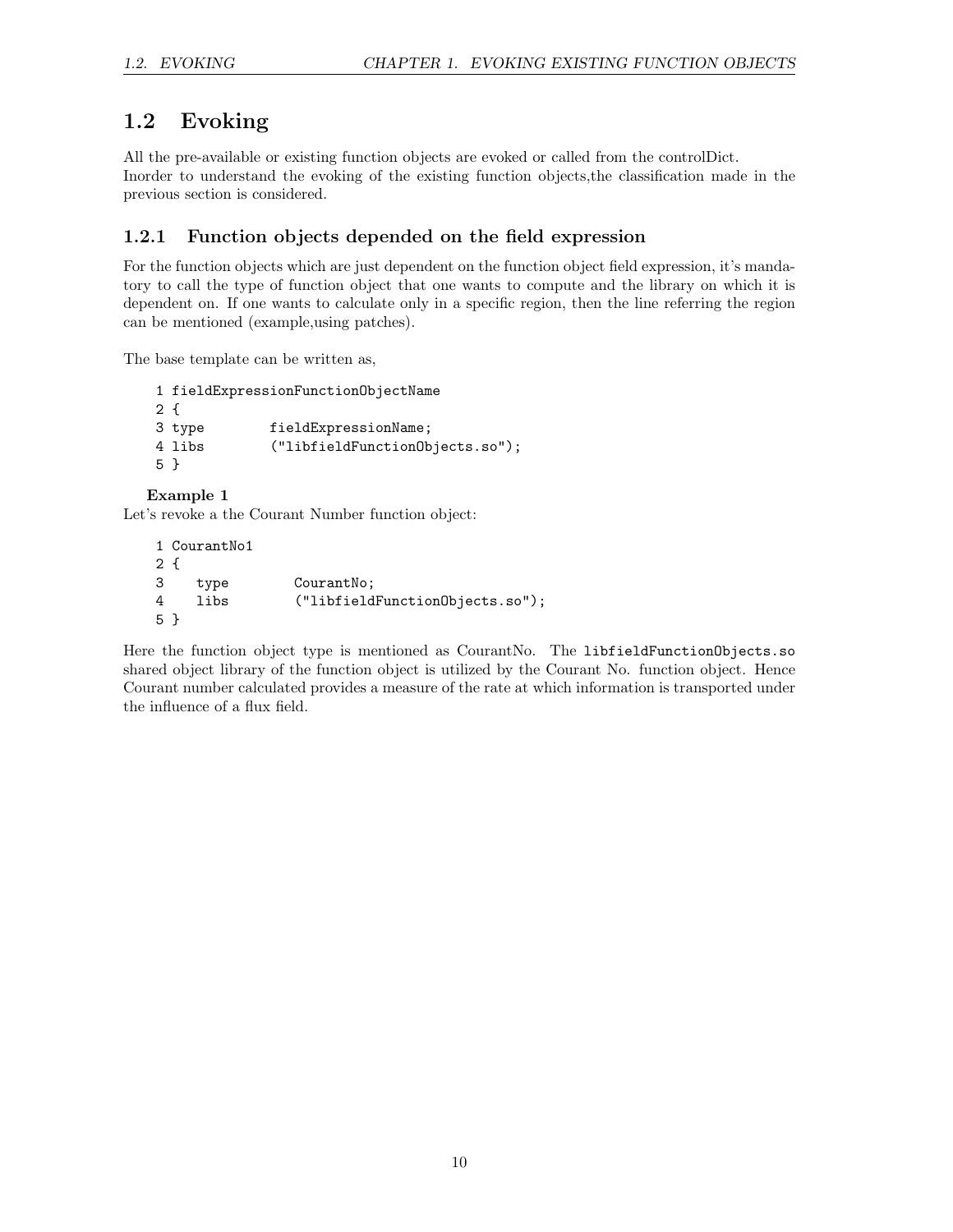#### Example 2

Let's revoke the Q criterion:

```
1 QCriterion
2 {
3 type Q;
4 libs ("libfieldFunctionObjects.so");
5 field U;
6 result myQ;
7 }
```
In the above Example 2, one could find that the particular field (Velocity) that needs to be computed is mentioned. Secondly the result is asked to be displayed with the name myQ.

#### Example 3

Let's calculate the y+ of the specific regions of a test case (say dam Break case- in this example)

```
1 yPlus1
2 {
3 type yPlus;
4 libs ("libfieldFunctionObjects.so");
5 patches (leftWall rightWall lowerWall);
6 }
```
In the y+ example, the particular sections have been mentioned were the calculation needs to be performed.

If the particular regions of interest aren't mentioned, then the calculation is made for the entire region. Hence, in order to save computational resources, one needs to act wisely on selection of the various sections that are to be calculated.

#### Example 4

Let's compute a particular turbulence field parameter

```
1 turbulenceFields1
2 {
3 type turbulenceFields;
4 libs ("libfieldFunctionObjects.so");
5 field R;
6 }
```
Here the stress tensor parameterR is alone calculated using the turbulenceFields function object. The other turbulence field parameters that can be measured are turbulence kinetic energy (k), dissipation rate of turbulence kinetic energy (epsilon), specific dissipation rate (omega). For incompressible cases, one can additionally measure eddy kinematic viscosity (nut), effective kinematic viscosity (nuEff), deviatoric stress tensor (devReff). And for the compressible cases, one can additionally measure eddy dynamic viscosity (mut), effective dynamic viscosity (muEff), thermal eddy diffusivity (alphat), effective eddy thermal diffusivity (alphaEff), deviatoric stress tensor (devRhoReff).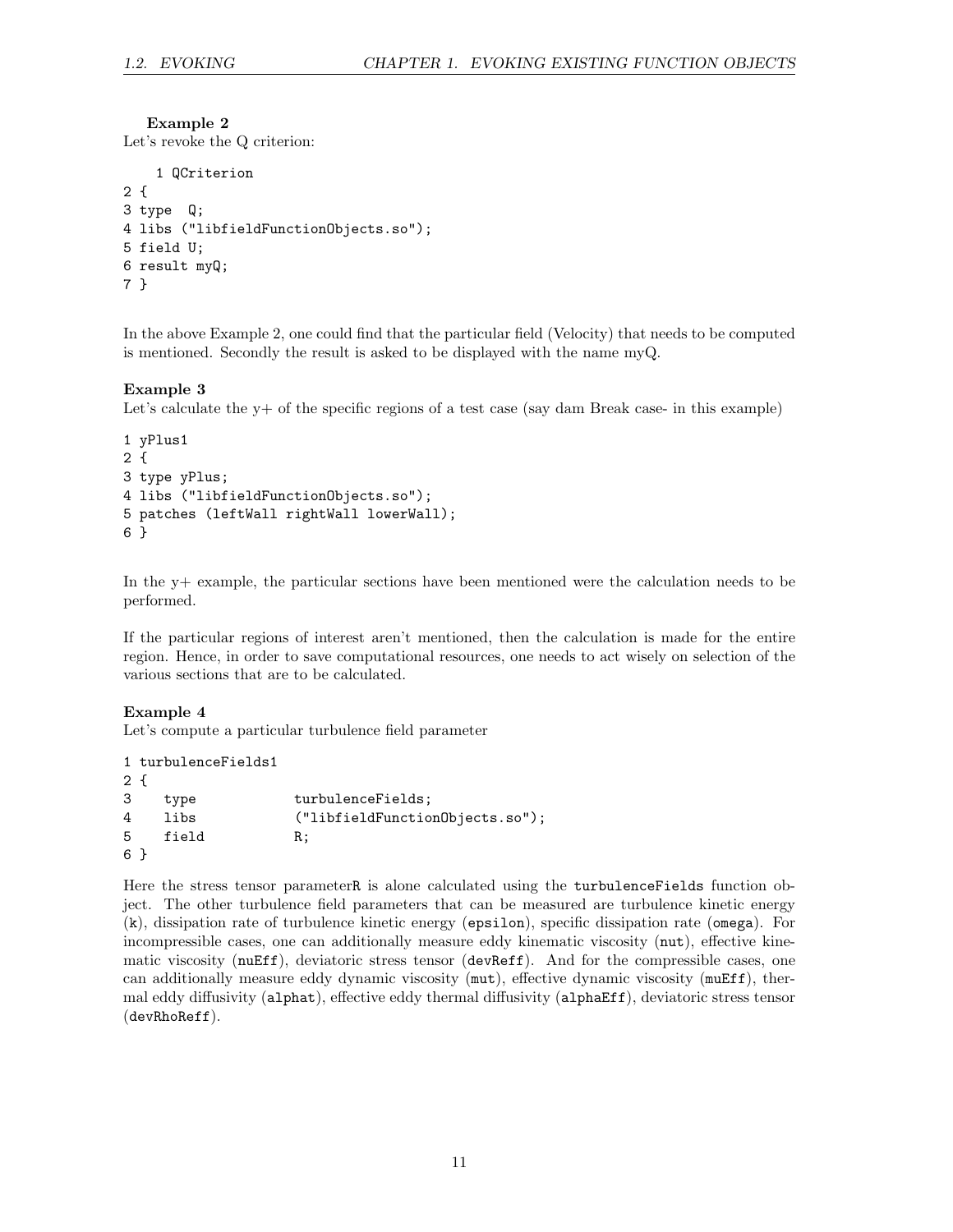## Chapter 2

# User-defined Post-Processing function object

This chapter deals with the detail description of the steps to be followed for creating a new function object for post- processing. And a greater is given for the creation of a new scalar field function for calculations. The initial section deals with the steps to be followed for creating a new function object. Following which a sample template with a function object named "helicity" is created.

### 2.1 Steps

The basic steps for creating a new function object (here considered for fields and forces) for postprocessing are described as follows.

#### Overall Procedure

- 1. Create .C and .H files for the function object that is intended to be created
- 2. Copy one set of .C and .H files created into the "lnInclude" folder
- 3. Follow the compiling procedure for the custom developed function object. A detailed methodology to compile a custom defined function object has been described in the last section of this chapter.

#### Procedure to create \*.C file

The .C file created consists of 5 major sections, which are described as follows.

- 1. Header files
	- In this section one needs to include all the header files necessary for computation by the Private Member Functions. As the post-processing results are intended to be computed during the run time, the run time header file and the header file of the current function object are mandatorily included, which are represented as,

```
#include "helicity.H"
#include "addToRunTimeSelectionTable.H"
```
• The other header files are the ones necessary for computation.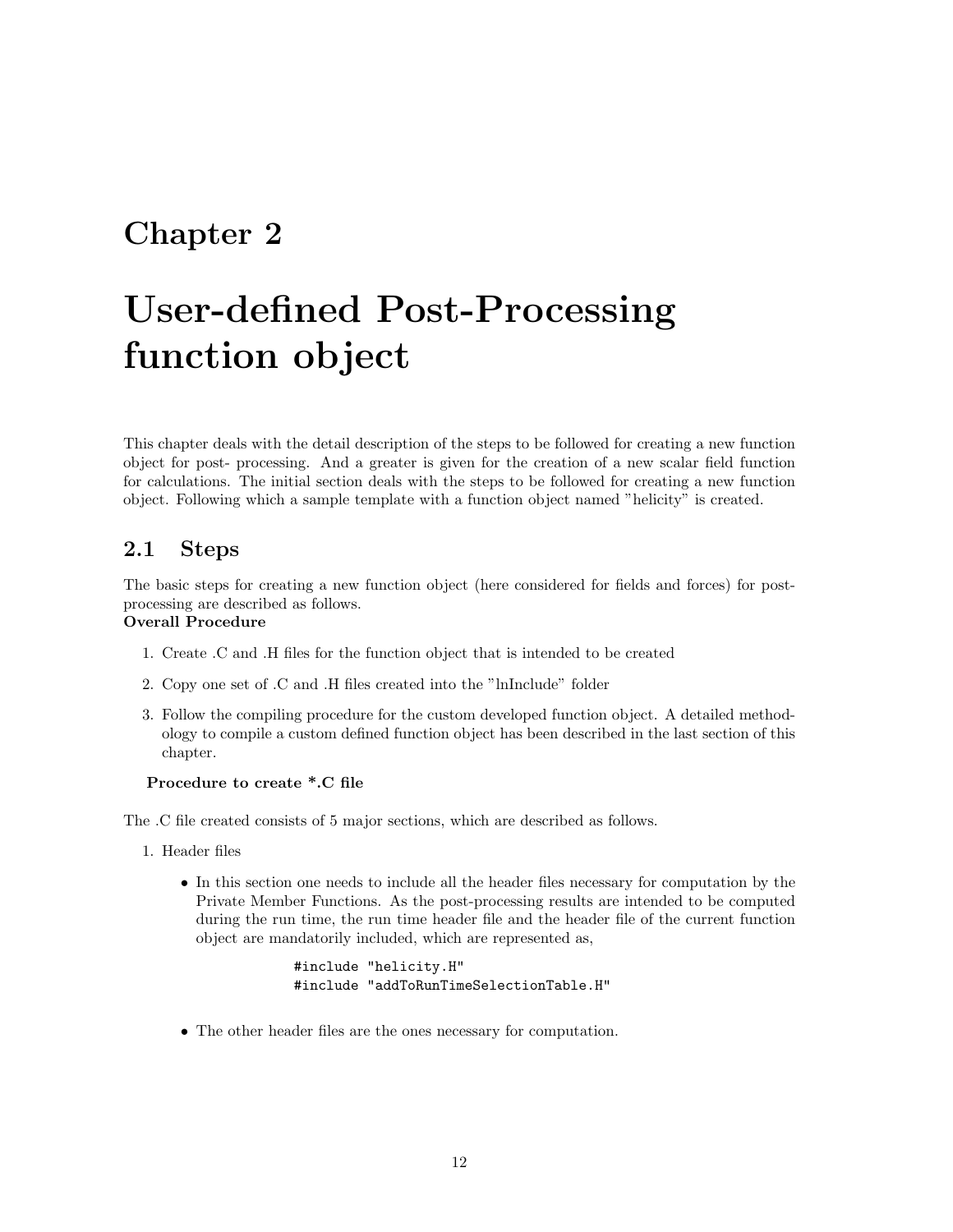- 2. Static Data Members
	- The general outline of the static data member function can be written as:

```
1 namespace Foam
2 {
3 namespace functionObjects
4 {
5 defineTypeNameAndDebug(userDefFnObjName, 0);
6 addToRunTimeSelectionTable(functionObject,userDefFnObjName,dictionary);
7 }
8 }
```
- The line 5 links to the first 0 file of the computation case intended. The line 6 mentions that functionObject is added to AddToTable and thereby adding the user Defined Function Object's constructor to the hash table.
- 3. Private Member Functions
	- The private Member functions include the definition of the function object to be computed. It is suggested to note that the member functions have direct access to all data members and member function of the class. The general outline of the private Member function can be written as:

```
1 bool Foam::functionObjects::userDefFnObjName::calc()
2 {
3 return calcAllTypes(*this);
4 }
```
- 4. Constructors
	- The constructors are the ones that are used to initialize the attributes. The general outline of the Constructors can be written as:

```
1Foam::functionObjects::userDefFnObjName::userDefFnObjName
2 (
3 const word& name,
4 const Time& runTime,
5 const dictionary& dict
6 )
\overline{7}8 fieldsExpression(name, runTime, dict)
9 {
10 setResultName("userDefFnObjName");
11 }
```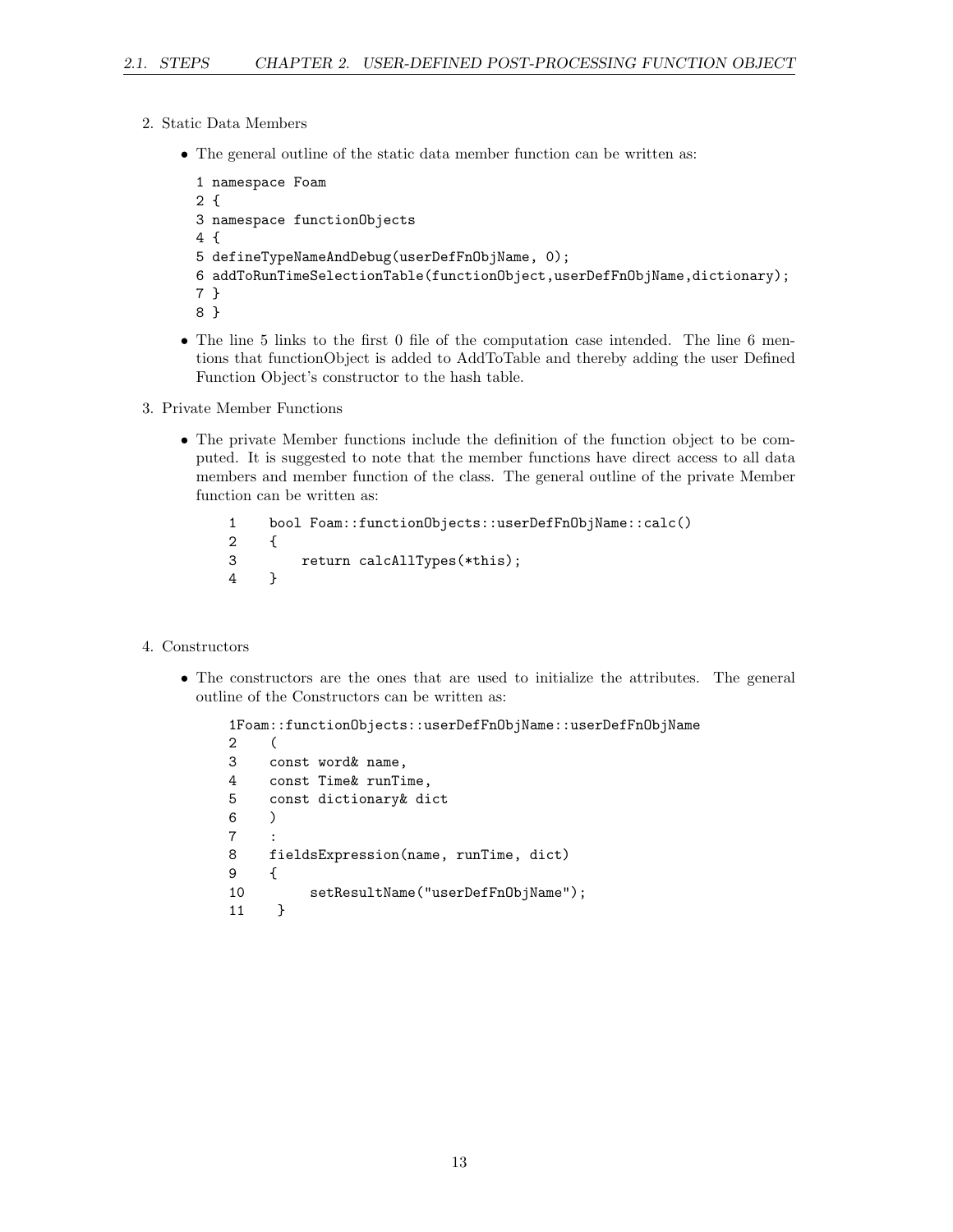- 5. Destructor
	- A destructor is a member function without parameters, with the same name as the class, but with a ˜(tilda) in front of it. The destructor is defined explicitly, so as to ensure that all the memory is returned.
	- The general outline of the destructor can be written as:

```
1Foam::functionObjects::userDefFnObjName::~userDefFnObjName()
2 {}
```
#### Procedure to create \*.H file

```
1. Inclusion of header files
```
• The ifndef is used to check if the header file has been defined earlier in the include file or in the file. And the command is hence written as:

```
#ifndef functionObjects_userDefFnObjName_H
```
next the header file is defined as follows:

```
#define functionObjects_add_H
```
And Finally the inherited header files are mentioned. Say, the field Expression header file or the fvMeshFunction header file

```
#include "fieldsExpression.H"
```
- 2. Declaration of the user defined function object for Post-Processing
	- This section should contain the member function (either public or private), with their corresponding constructors and destructor.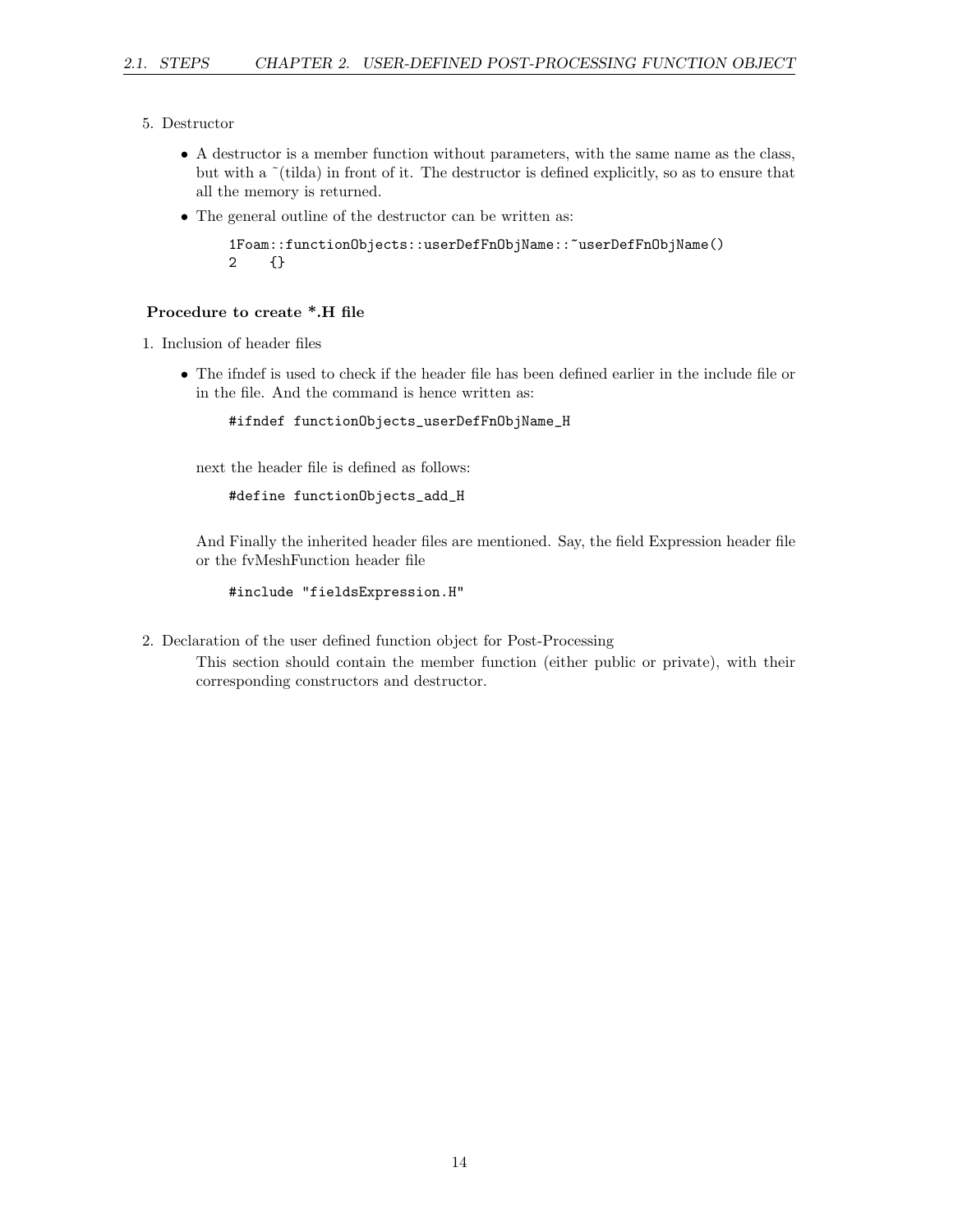# Chapter 3

# **Helicity**

The creation of the helicity.C and helicity.H files are discussed as follows.

## 3.1 Creation of helicity.C

Based on the methodology stated in the section 2.1 for creation of new \*.C file, the helicity.C is created as,

```
1 \*---------------------------------------------------------------------------*/
2
3 #include "helicity.H"
4 #include "fvcCurl.H"
5
6 #include "addToRunTimeSelectionTable.H"
7
8
9
10 // * * * * * * * * * * * * * * Static Data Members * * * * * * * * * * * * * //
11
12 namespace Foam
13 {
14 namespace functionObjects
15 {
16 defineTypeNameAndDebug(helicity, 0);
17
18 addToRunTimeSelectionTable
19 (
20 functionObject,
21 helicity,
22 dictionary
23 );
24 }
25 }
26
27
28// * * * * * * * * * * * * * Private Member Functions * * * * * * * * * * * //
29
30 bool Foam::functionObjects::helicity::calc()
31 {
32 if (foundObject<volVectorField>(fieldName_))
```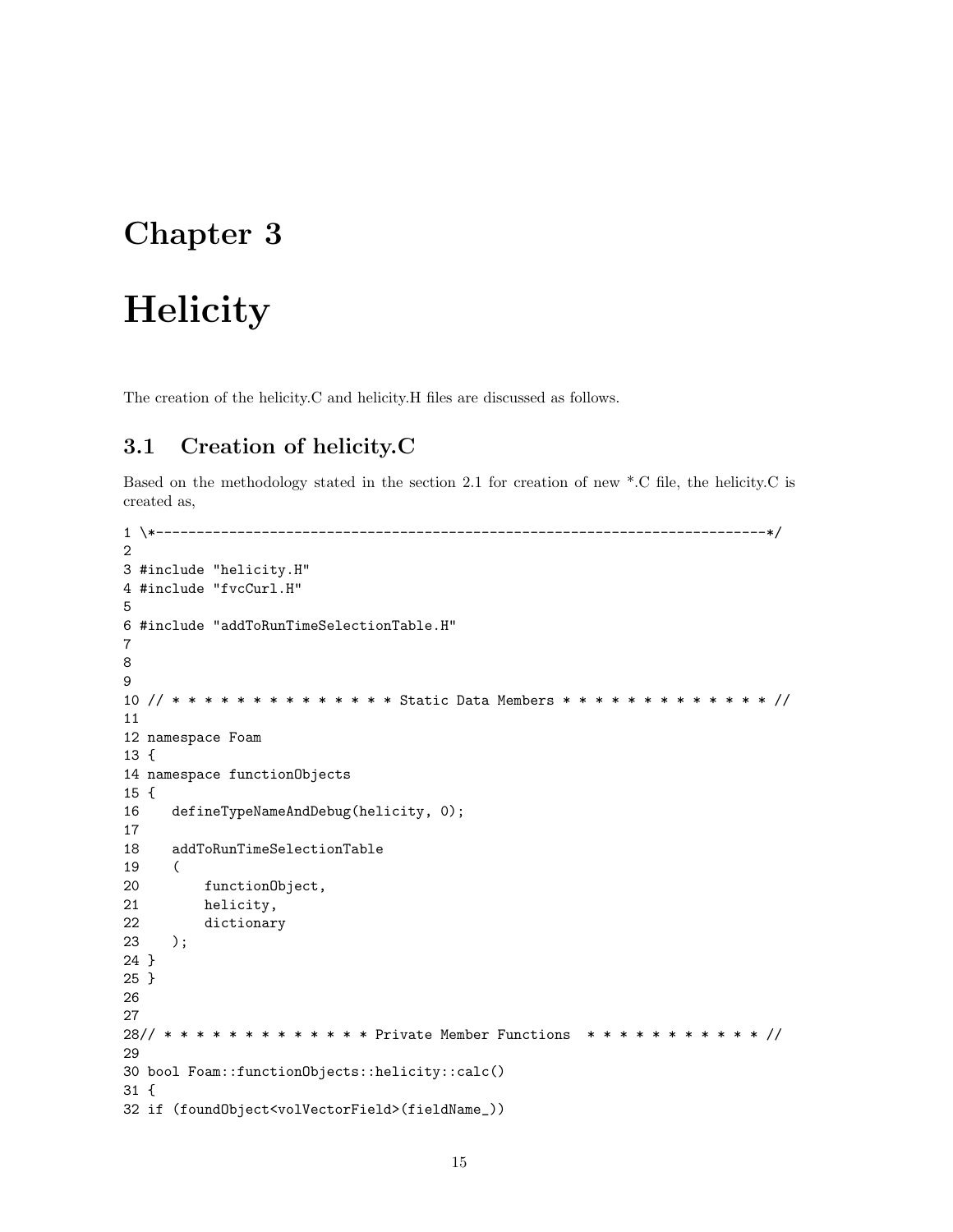33 { 34 return store 35 ( 36 resultName\_, 37 fvc::curl(lookupObject<volVectorField>(fieldName\_)) & lookupObject<volVectorField>(fieldName\_) 38 ); 39 } 40 else 41 { 42 return false; 43 } 44 45 return true; 46 } 47 48 49 // \* \* \* \* \* \* \* \* \* \* \* \* \* \* \* \* Constructors \* \* \* \* \* \* \* \* \* \* \* \* \* \* // 50 51 Foam::functionObjects::helicity::helicity 52 ( 53 const word& name, 54 const Time& runTime, 55 const dictionary& dict 56 ) 57 : 58 fieldExpression(name, runTime, dict, "U") 59 { 60 setResultName(typeName, fieldName\_); 61 } 62 63 64 // \* \* \* \* \* \* \* \* \* \* \* \* \* \* \* \* Destructor \* \* \* \* \* \* \* \* \* \* \* \* \* \* \* // 65 66 Foam::functionObjects::helicity::~helicity() 67 {} 69 70 71 // \*\*\*\*\*\*\*\*\*\*\*\*\*\*\*\*\*\*\*\*\*\*\*\*\*\*\*\*\*\*\*\*\*\*\*\*\*\*\*\*\*\*\*\*\*\*\*\*\*\*\*\*\*\*\*\*\*\*\*\*\*\*\*\*\*\*\*\*\*\*\*\*\* //

#### Explanation

- In the section 1 of the file, the header files are included. In the line 3, the user defined header file, helicity.H is included. In the line 6, the header file "addToRunTimeSelectionTable" is included, which adds the derived constructor("helicity" in this case) to the hash table held by base. The only extra necessary header file is the "fvCurl.H". This function object's header file is hence utilized in the Private Member Function Section.
- In the Static Data Member section, the type name of the function object is specified. Hence this forms the type name to be called for in the controlDict of the simulated case 18-23 is used to mention that the simulation needs to be computed on the due course of simulation, where the helicity file is created in every directory file created (for every time step). In the template of the helicity.C attached in the appendix, one could see the header comments too.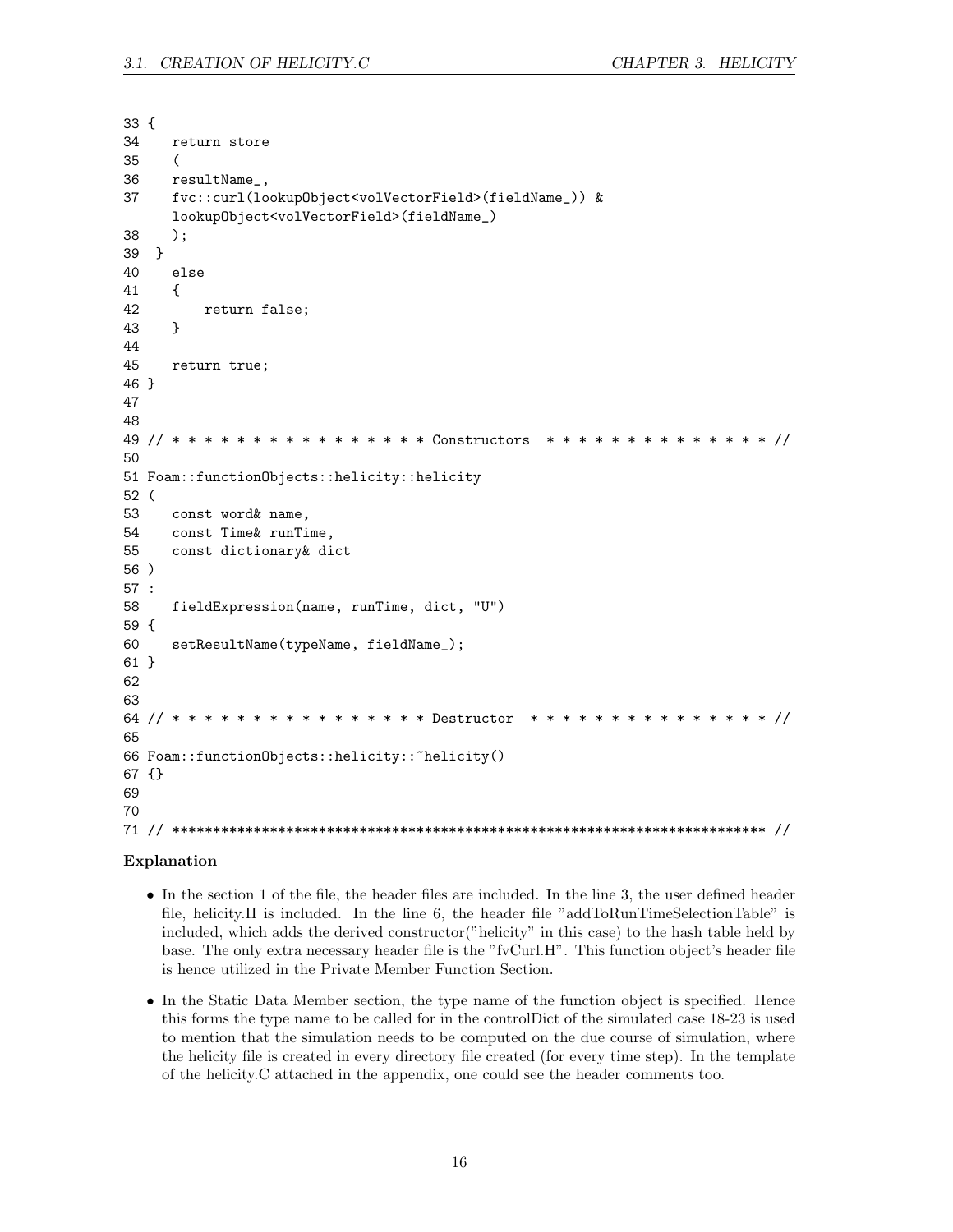### 3.2 Creation of helicity.H

Based on the methodology stated in the section 2.1 for creation of new \*.H file, the helicity.H is created as follows:

```
\*---------------------------------------------------------------------------*/
1 #ifndef functionObjects_helicity_H
2 #define functionObjects_helicity_H
3
4 #include "fieldExpression.H"
5
6 // * * * * * * * * * * * * * * * * * * * * * * * * * * * * * * * * * * * * * //
7
8 namespace Foam
9 {
10 namespace functionObjects
11 {
12
13 /*---------------------------------------------------------------------------*\
14 Class helicity Declaration
15 \*---------------------------------------------------------------------------*/
16
17 class helicity
18 :
19 public fieldExpression
20 {
21 // Private Member Functions
22
23 //- Calculate the helicity field and return true if successful
24 virtual bool calc();
25
26
27 public:
28
29 //- Runtime type information
30 TypeName("helicity");
31
32
33 // Constructors
34
35 //- Construct from Time and dictionary
36 helicity
37 (
38 const word& name,
39 const Time& runTime,
40 const dictionary& dict
41 );
42
43
44 //- Destructor
45 virtual "helicity();
46 };
47
48
```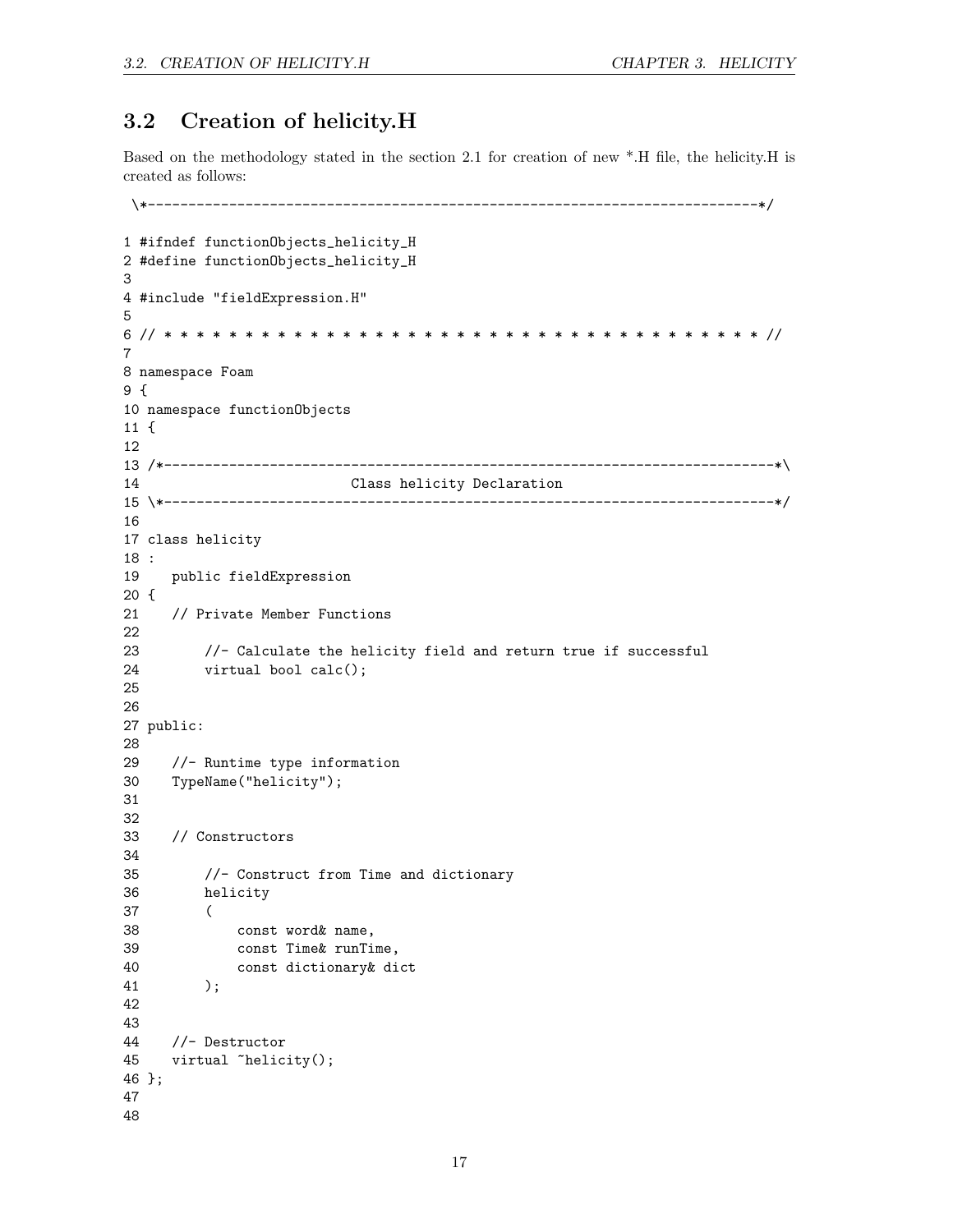| 50                                    |  |  |  |  |  |  |  |  |  |  |  |  |  |  |  |  |  |  |  |  |
|---------------------------------------|--|--|--|--|--|--|--|--|--|--|--|--|--|--|--|--|--|--|--|--|
| 51 } // End namespace function0bjects |  |  |  |  |  |  |  |  |  |  |  |  |  |  |  |  |  |  |  |  |
| 52 } // End namespace Foam            |  |  |  |  |  |  |  |  |  |  |  |  |  |  |  |  |  |  |  |  |
| 53                                    |  |  |  |  |  |  |  |  |  |  |  |  |  |  |  |  |  |  |  |  |
|                                       |  |  |  |  |  |  |  |  |  |  |  |  |  |  |  |  |  |  |  |  |
| 55                                    |  |  |  |  |  |  |  |  |  |  |  |  |  |  |  |  |  |  |  |  |
| 56 #endif                             |  |  |  |  |  |  |  |  |  |  |  |  |  |  |  |  |  |  |  |  |
| 57                                    |  |  |  |  |  |  |  |  |  |  |  |  |  |  |  |  |  |  |  |  |
| 58                                    |  |  |  |  |  |  |  |  |  |  |  |  |  |  |  |  |  |  |  |  |

#### Explanation

- Line 1 with the "ifndef" is used to check if the header file "helicity.H" has been defined earlier in the include file of function object directory or in the file. Line 2 with the "define" is used to define the header file "helicity.H". In the helicity class declaration section, as the helicity function object just depends on the field expression, the member function is defined to calculate the field expression. And this has been set as public.
- The type name to be used to evoke it in the controlDict is mentioned as "helicity" in the line 30. Following which, helicity contructor is mentioned. Here one can find that values that needs to be displayed are significantly mentioned with the location at which the files need to be saved. As the base class is polymorphic, the virtual destructor has been utilized in the line 45.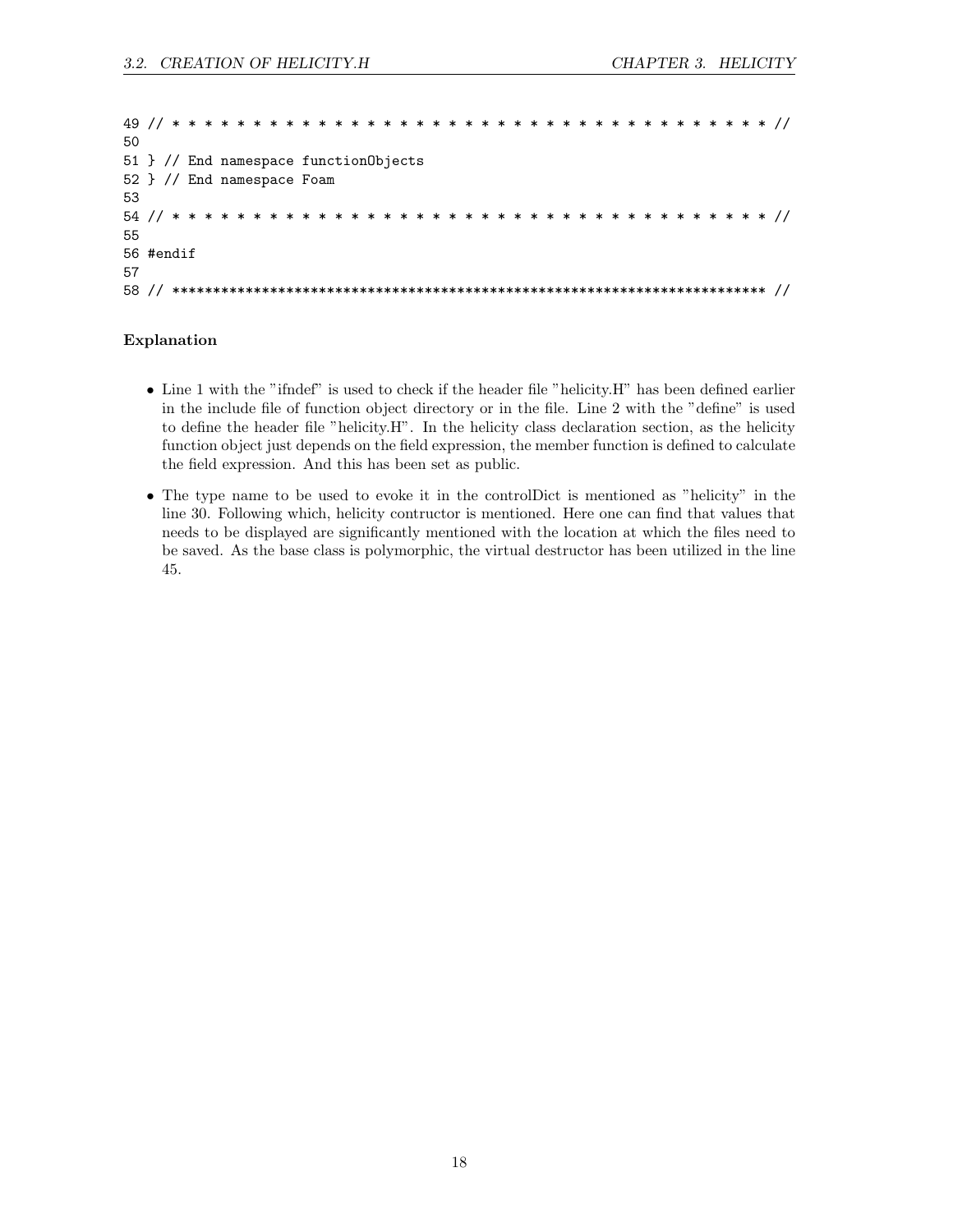## 3.3 Compiling

This section deals with the complete compiling procedure of a custom defined function object for post processing in OpenFOAM. Here the procedure is based on the helicity function object that is intended to be performed.

#### Step 1:

• Since, there might be a good number of dependency files, it's suggested to create a new folder named "helicity" in the function object file of the source folder of OpenFOAM installation.

#### Step 2:

• The .C and .H files created for helicity are copied in the helicity folder. Also, the Make folder is copied from an existing one.

#### Step 3:

• The file named "file" is opened inside the Make folder. In this document, change the "executable name" to "helicity". If one is utilizing the make folder available inside the function object directory under source directory(field or force directory), it's sufficient to include a new executable name for helicity.

helicity/helicity.C // in helicity case

#### Step 4:

• This step is optional,while this can be beneficial for the ones who have copied the templates from existing ones. In the .C file created/copied, one can change the application name and the description in the comment header. This step might be beneficial if this helicity folder files are used as a template to create your own function objects.

#### Step 5:

• Copy the .C and .H files that has been created for the new function object into the lnInclude folder.

#### Step 6:

• Go to the directory of helicity, i.e, function objects, fields

#### Step 7:

• In the terminal type:

wclean

#### Step 8:

• This is an effective step for compiling, as this avoids permission errors. Type :

sudo bash

• Enter your system password. Now one can compile as a super user.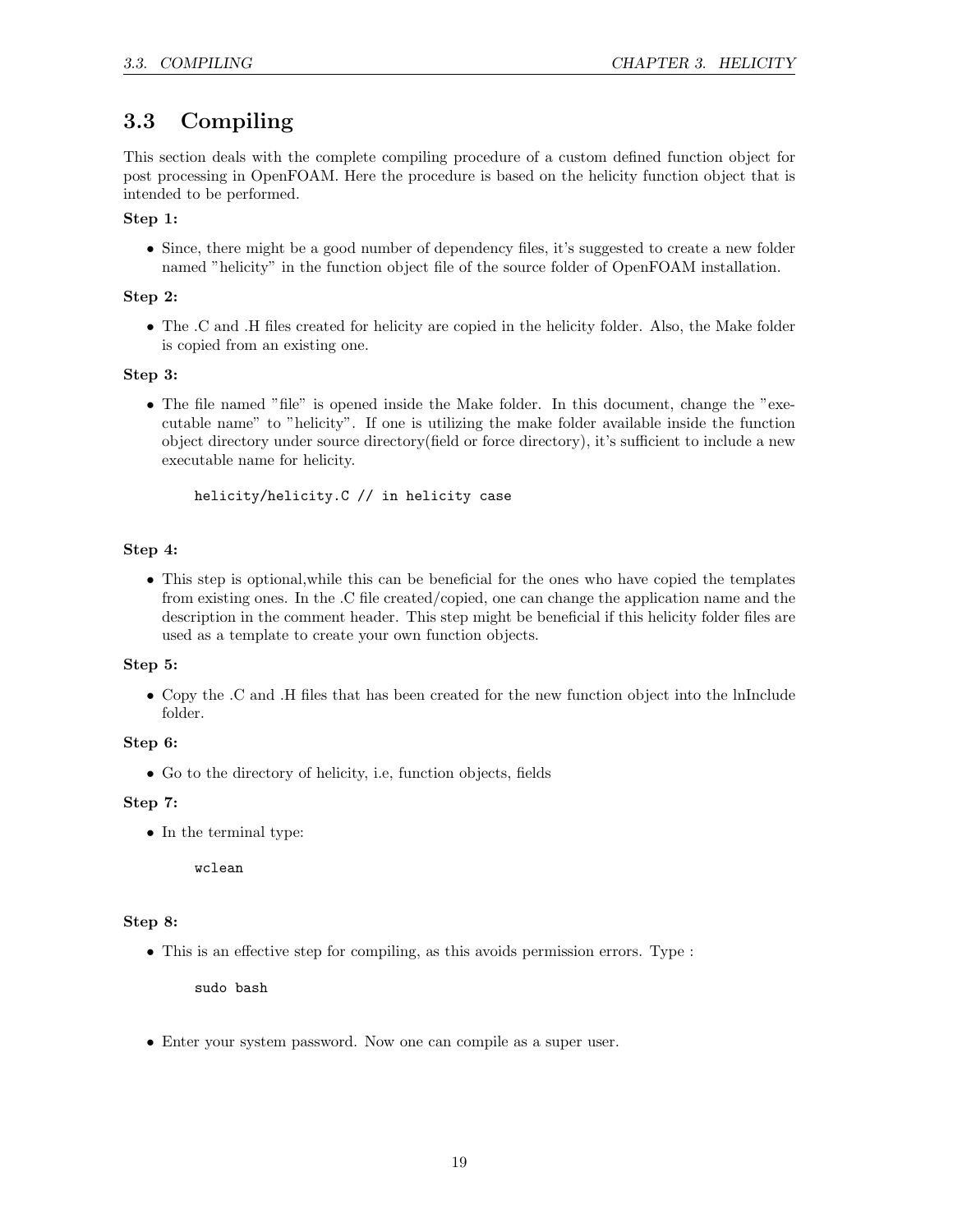#### Step 9:

• Now, inorder to compile, type:

wmake

Thus we compile all the necessary. Here, one compiles as a super user.

#### Step 10:

• Inorder to check if OpenFOAM recognizes the function object that we have compiled, type:

```
helicity -help
```
The word helicity can be replaced with the user defined function object. To exit the super user authorization, type:

ls exit

Thus, our new function object - "helicity" has be created successfully. And now one can evoke the helicity function object in the controlDict as,

```
helicity1
{
   type helicity;
   libs ("libfieldFunctionObjects.so");
}
```
Hence on running the simulation, the helicity function object is computed, similar to the other function objects.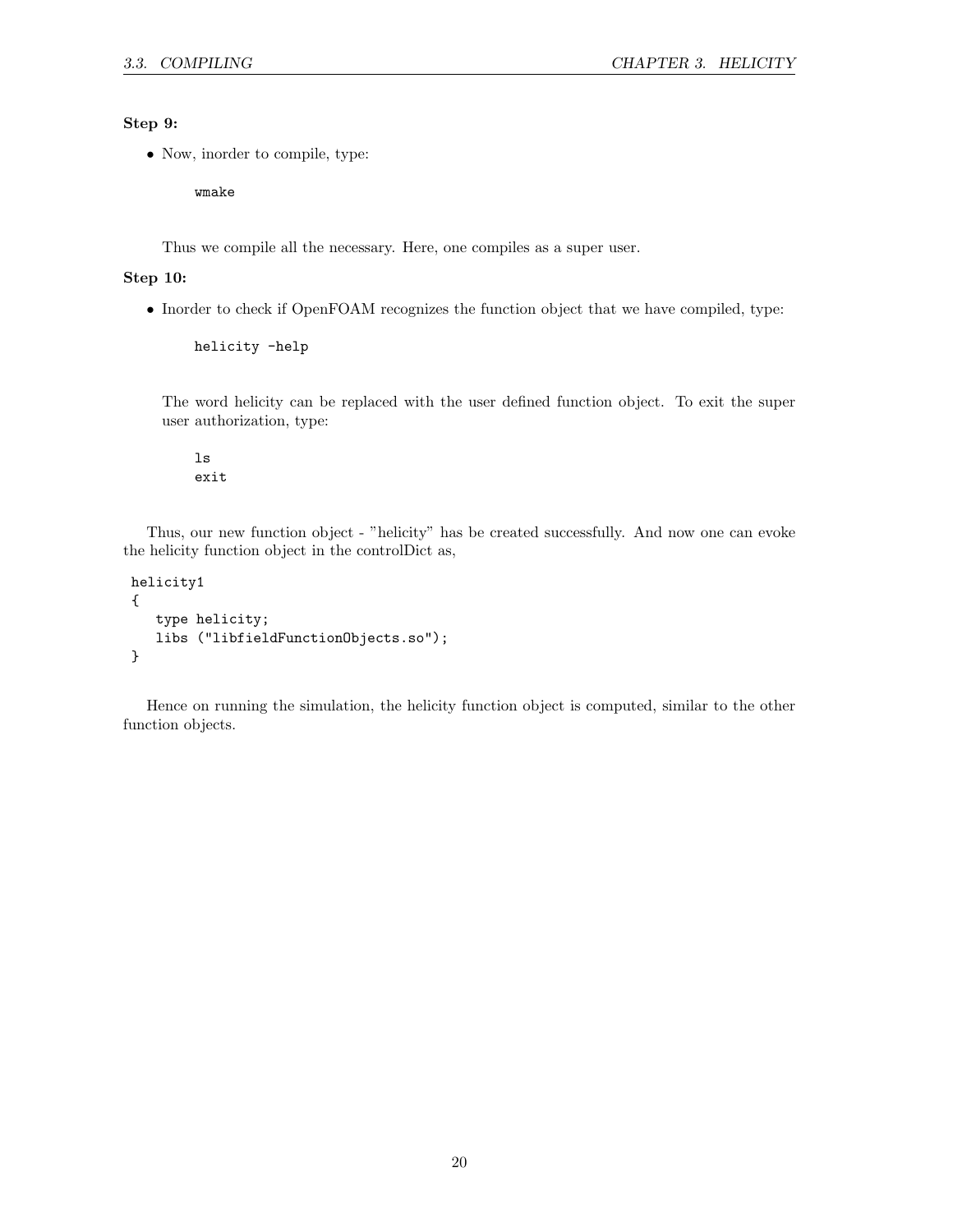### 3.4 Tutorial

#### 3.4.1 Test Case

A new tutorial has been created to evaluate the helicity. The tutorial is based on the damBreak tutorial case of interFoam solver. It is suggested to follow the steps to create .H and .C files for helicity using the methodology suggested in the previous sections. And hence this tutorial primarily demonstrates the evoking the function object (Helicity) created in a test case (damBreak tutorial case). First copy the tutorial to run folder and rename it as  $d$ amBreak<sub>h</sub>elicity :

```
cp -r $FOAM_TUTORIAL/multiphase/interFoam/RAS/damBreak/
      $FOAM_RUN/damBreak_helicity
cd $FOAM_RUN/damBreak_helicity
```
Since the aim of this tutorial is to showcase the procedure to use helicity function object, the same application is followed for damBreak-helicity without any change in geometry or physical parameters.

To block Mesh the geometry, type:

blockMesh

Add the following in the system/controlDict and save it.

```
function
{
   helicity1
     {
        type helicity;
        libs ("libfieldFunctionObjects.so");
     }
}
```
It's sufficient to add the other function objects continuously if needed. (Refer the evoking tutorial)

Ensure to compile the helicity function object before running the case(follow the steps in Section 3.3). And finally to run the case type interFoam

As a result one could see that the results for helicity has been calculated in each time step.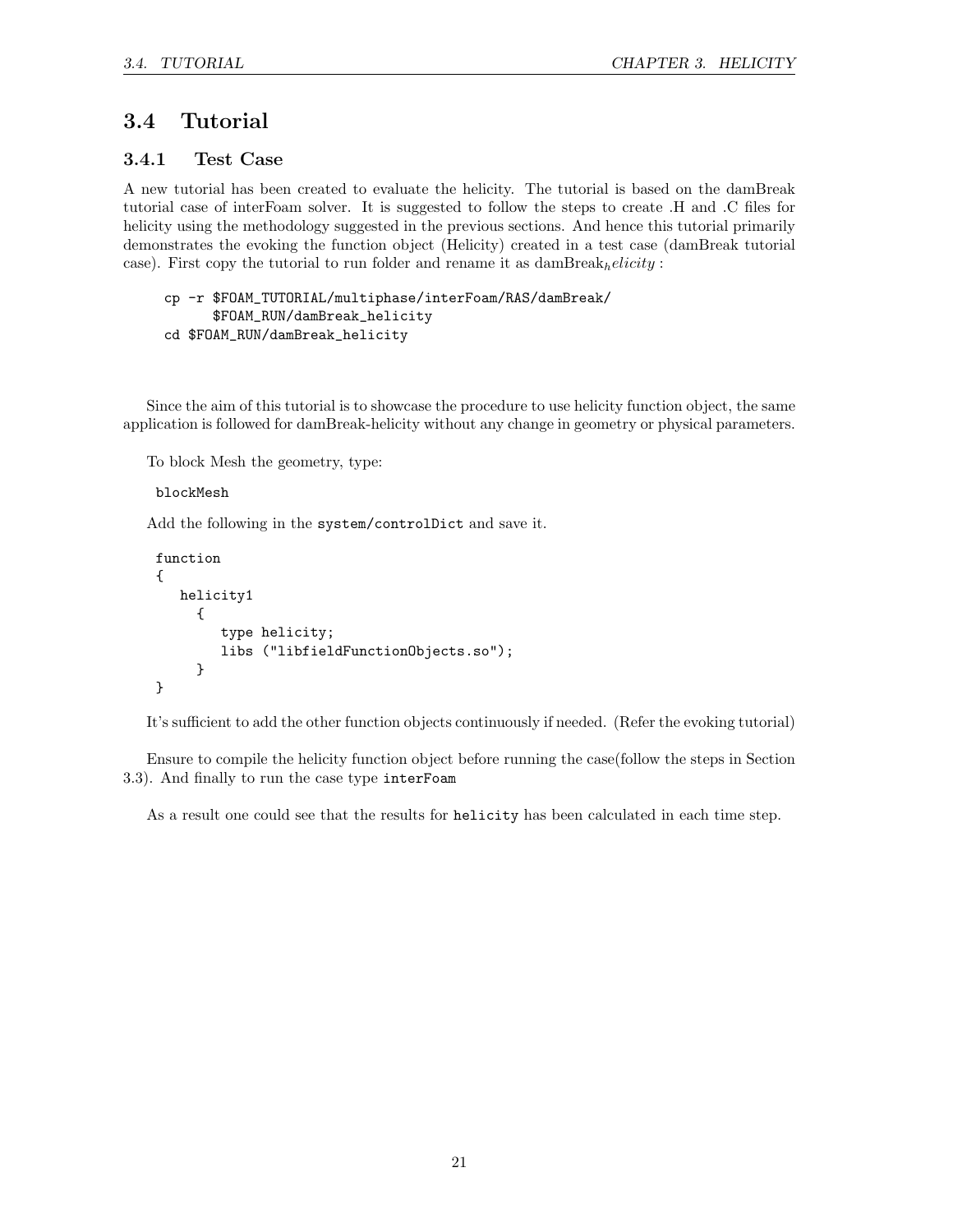# Chapter 4

# Study Questions

- 1. What is the necessity of creating new function objects for post-processing, in the due course of simulation ?
- 2. What is the ultimate use of the helicity ?
- 3. Which header file is the most mandatory one in the \*.C file created for the function object?
- 4. How to save the computational time, without compromising on the utilization of the run time post-processing function objects ?
- 5. What are the 3 main files that are needed to create a new user-defined function?
- 6. Name some applications where the helicity function object is of prime importance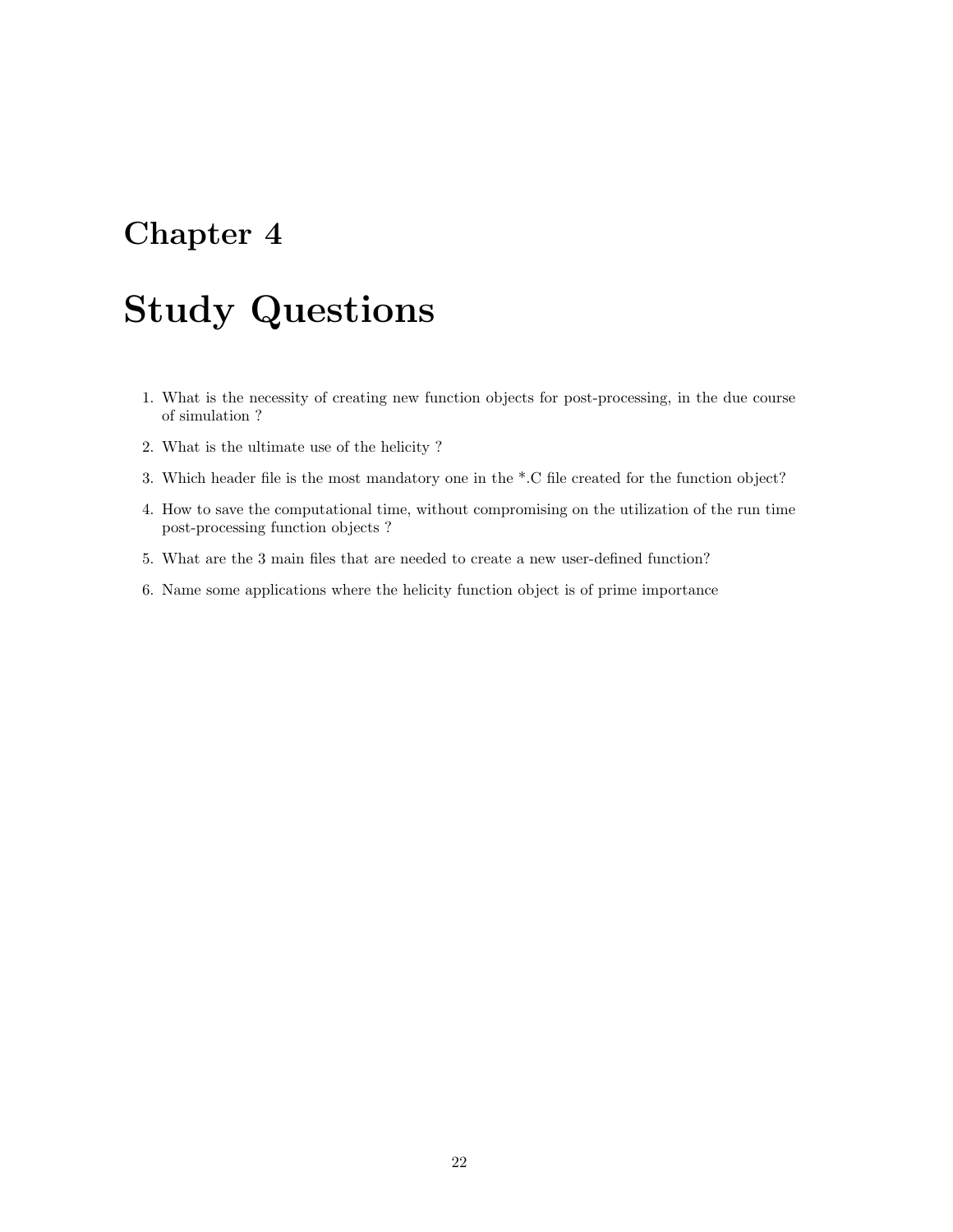# REFERENCE

- 1. Skansholm, Jan "C++ from the Beginning" Pearson Education (2004).
- 2. OpenFOAM v1706, "The open source CFD toolbox".
- 3. White, Frank M. "Fluid mechanics. 5th." Boston: McGraw-Hill Book Company (2003).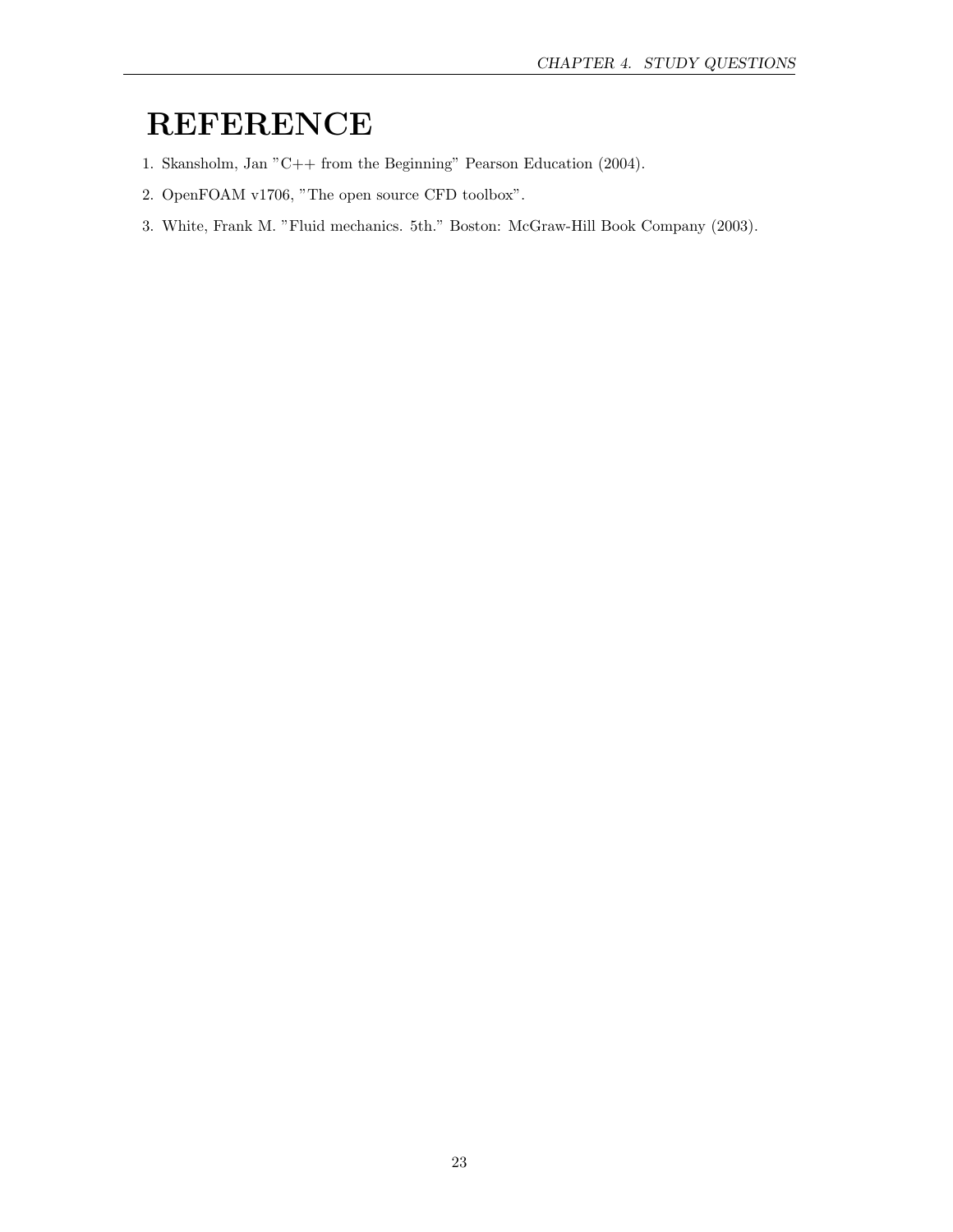## Chapter 5

# APPENDIX

### 5.1 Helicity.C

| /*--------           |                 |                                             |
|----------------------|-----------------|---------------------------------------------|
|                      |                 |                                             |
| $\setminus$ / F ield |                 | DpenFOAM: The Open Source CFD Toolbox       |
|                      | \\ / 0 peration |                                             |
| $\vee$ /             | A nd            | Copyright (C) 2014-2016 OpenFOAM Foundation |
| $\sqrt{2}$           | M anipulation   |                                             |
|                      |                 |                                             |

License

This file is part of OpenFOAM.

OpenFOAM is free software: you can redistribute it and/or modify it under the terms of the GNU General Public License as published by the Free Software Foundation, either version 3 of the License, or (at your option) any later version.

OpenFOAM is distributed in the hope that it will be useful, but WITHOUT ANY WARRANTY; without even the implied warranty of MERCHANTABILITY or FITNESS FOR A PARTICULAR PURPOSE. See the GNU General Public License for more details.

You should have received a copy of the GNU General Public License along with OpenFOAM. If not, see <http://www.gnu.org/licenses/>.

\\*---------------------------------------------------------------------------\*/

#include "helicity.H" #include "fvcCurl.H"

#include "addToRunTimeSelectionTable.H"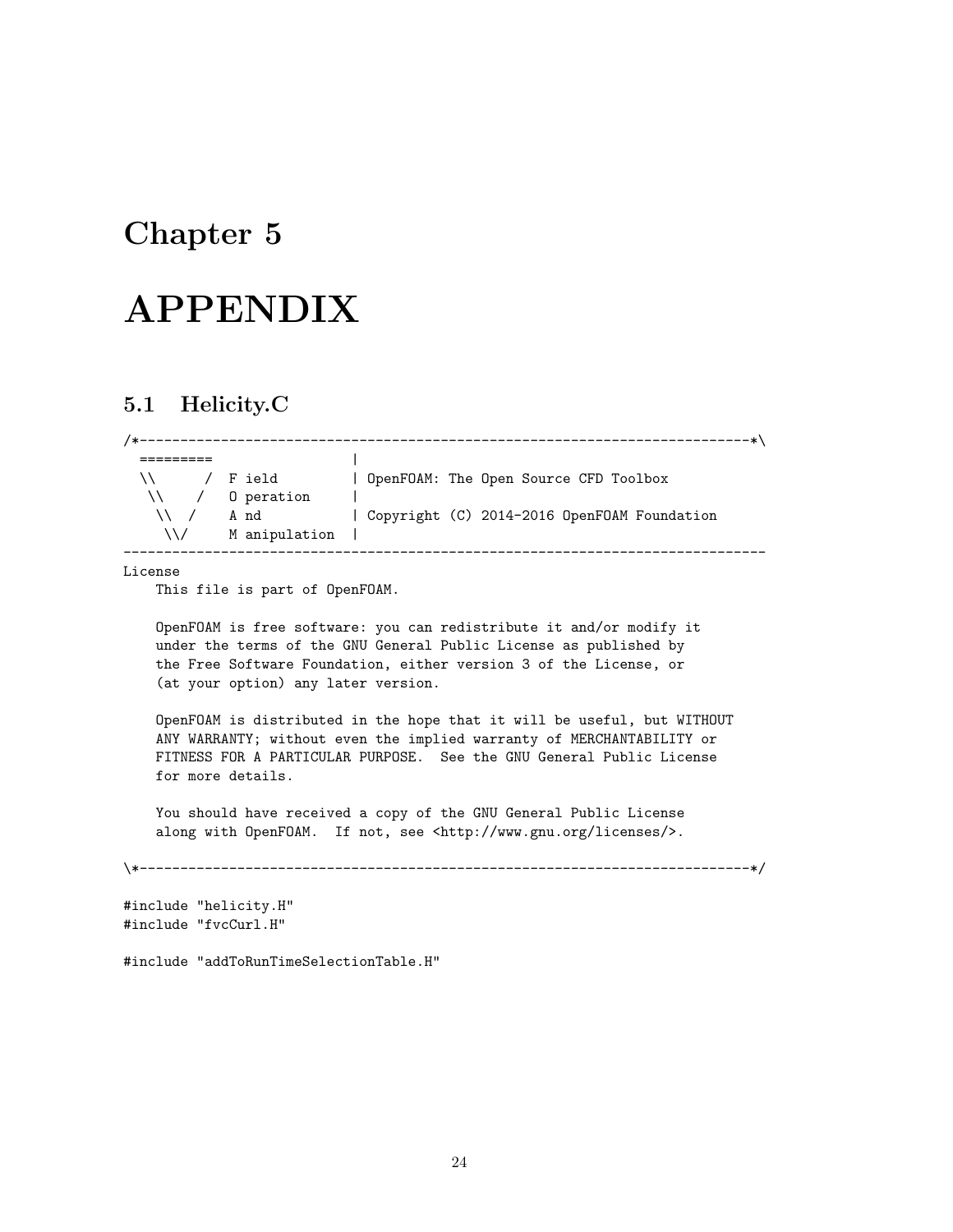```
// * * * * * * * * * * * * * * Static Data Members * * * * * * * * * * * * * //
namespace Foam
{
namespace functionObjects
{
    defineTypeNameAndDebug(helicity, 0);
    addToRunTimeSelectionTable
    (
        functionObject,
        helicity,
        dictionary
    );
}
}
// * * * * * * * * * * * * * Private Member Functions * * * * * * * * * * * //
bool Foam::functionObjects::helicity::calc()
{
    if (foundObject<volVectorField>(fieldName_))
    {
     return store
     (
     resultName_,
      fvc::curl(lookupObject<volVectorField>(fieldName_)) &
      lookupObject<volVectorField>(fieldName_)
     );
    }
    else
    {
        return false;
    }
    return true;
```
}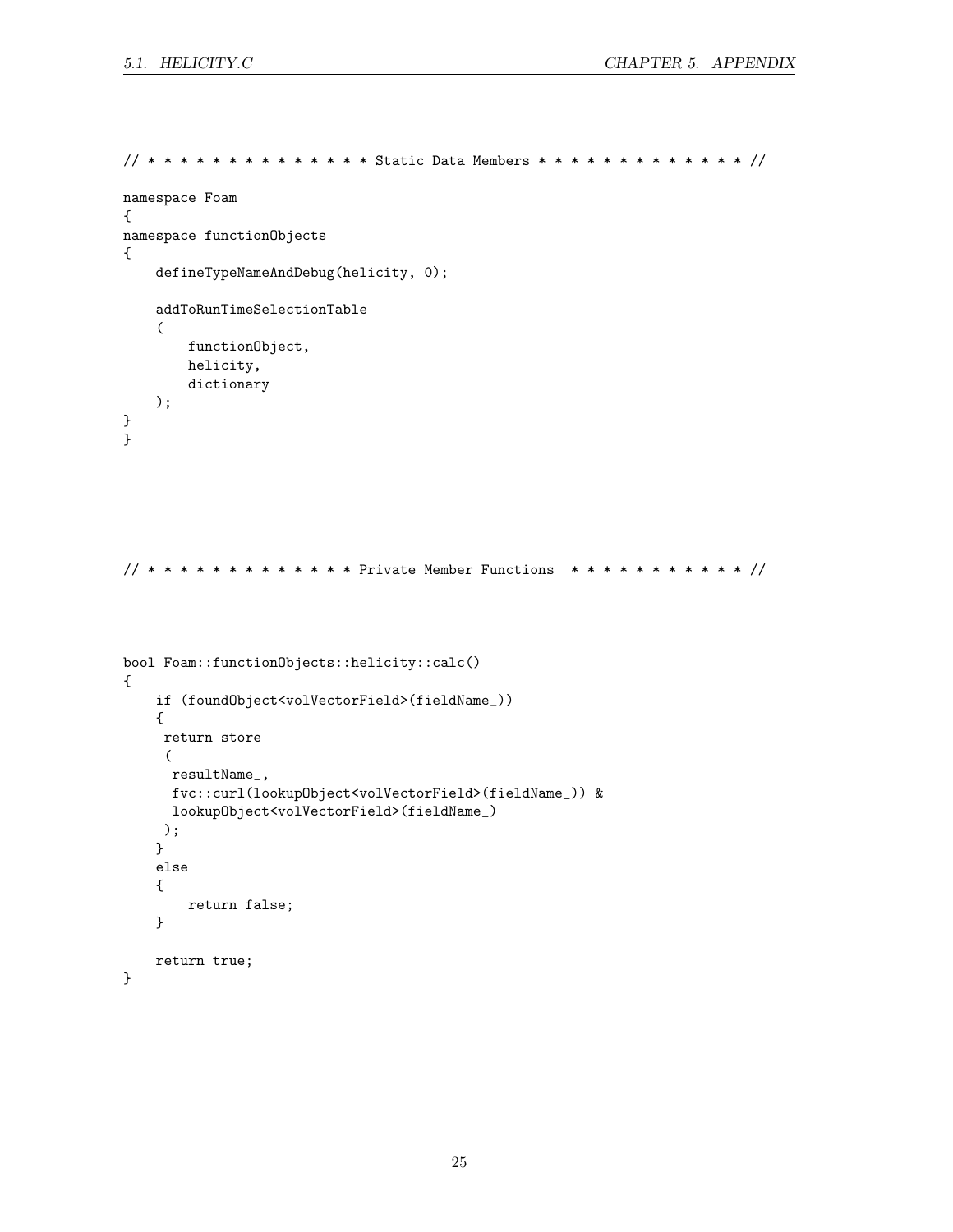```
// * * * * * * * * * * * * * * * * Constructors * * * * * * * * * * * * * * //
Foam::functionObjects::helicity::helicity
(
    const word& name,
    const Time& runTime,
    const dictionary& dict
)
:
    fieldExpression(name, runTime, dict, "U")
{
    setResultName(typeName, fieldName_);
}
// * * * * * * * * * * * * * * * * Destructor * * * * * * * * * * * * * * * //
Foam::functionObjects::helicity::"helicity()
{}
// ************************************************************************* //
```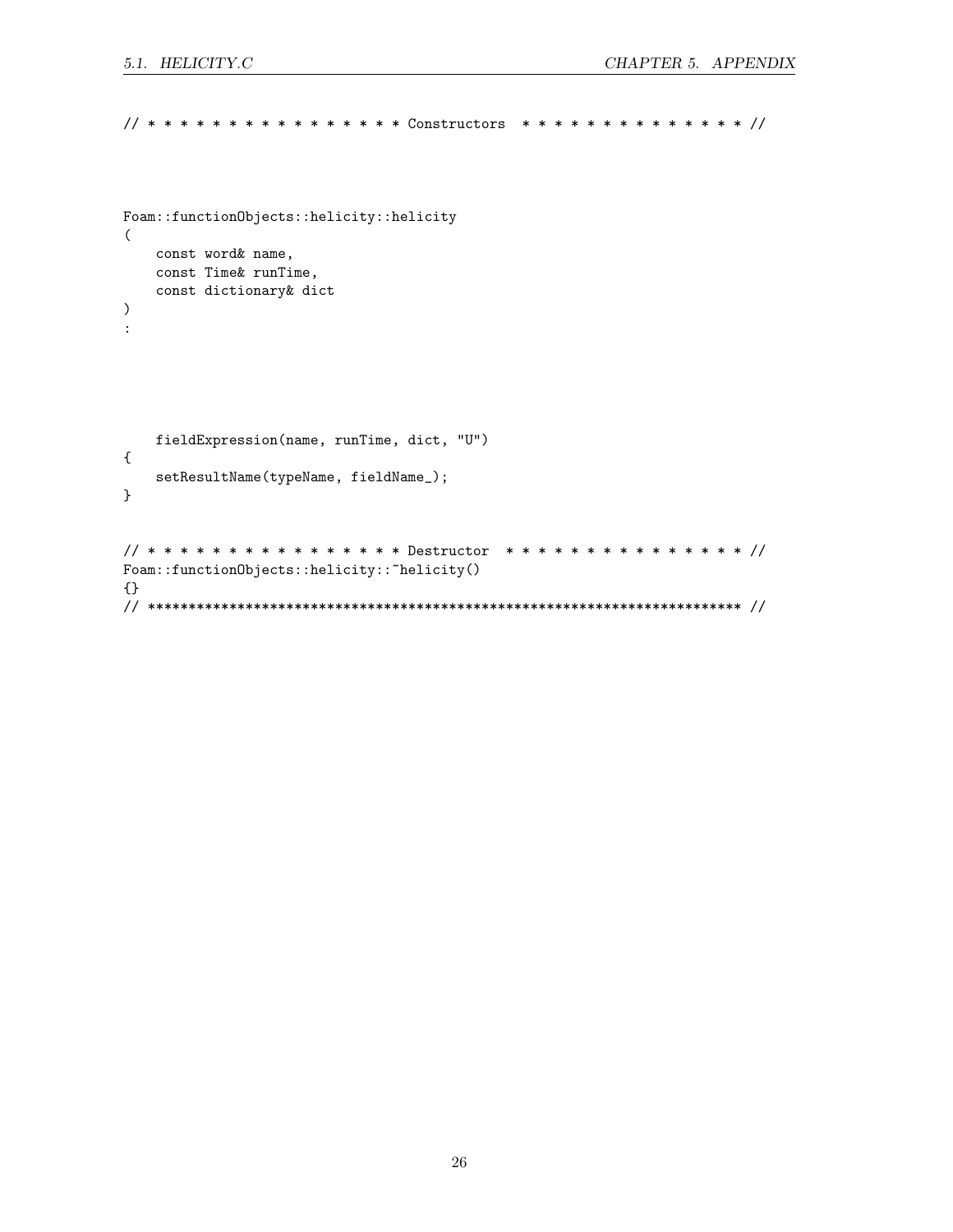### 5.2 Helicity.H

| $\setminus$ / Field      |      | DpenFOAM: The Open Source CFD Toolbox           |
|--------------------------|------|-------------------------------------------------|
| $\setminus$ / 0 peration |      |                                                 |
| $\sqrt{2}$               | A nd | Copyright (C) 2014-2016 OpenFOAM Foundation     |
| $\sqrt{2}$               |      | M anipulation   Copyright (C) 2016 OpenCFD Ltd. |

License

This file is part of OpenFOAM.

OpenFOAM is free software: you can redistribute it and/or modify it under the terms of the GNU General Public License as published by the Free Software Foundation, either version 3 of the License, or (at your option) any later version.

OpenFOAM is distributed in the hope that it will be useful, but WITHOUT ANY WARRANTY; without even the implied warranty of MERCHANTABILITY or FITNESS FOR A PARTICULAR PURPOSE. See the GNU General Public License for more details.

You should have received a copy of the GNU General Public License along with OpenFOAM. If not, see <http://www.gnu.org/licenses/>.

#### Class

Foam::functionObjects::helicity

#### Group

grpFieldFunctionObjects

#### Description

Calculates the helicity, dot product the curl of the velocity and velocity.

The field is stored on the mesh database so that it can be retrieved and used for other applications.

#### Usage

```
\verbatim
helicity1
{
   type helicity;
   libs ("libfieldFunctionObjects.so");
   ...
}
\endverbatim
```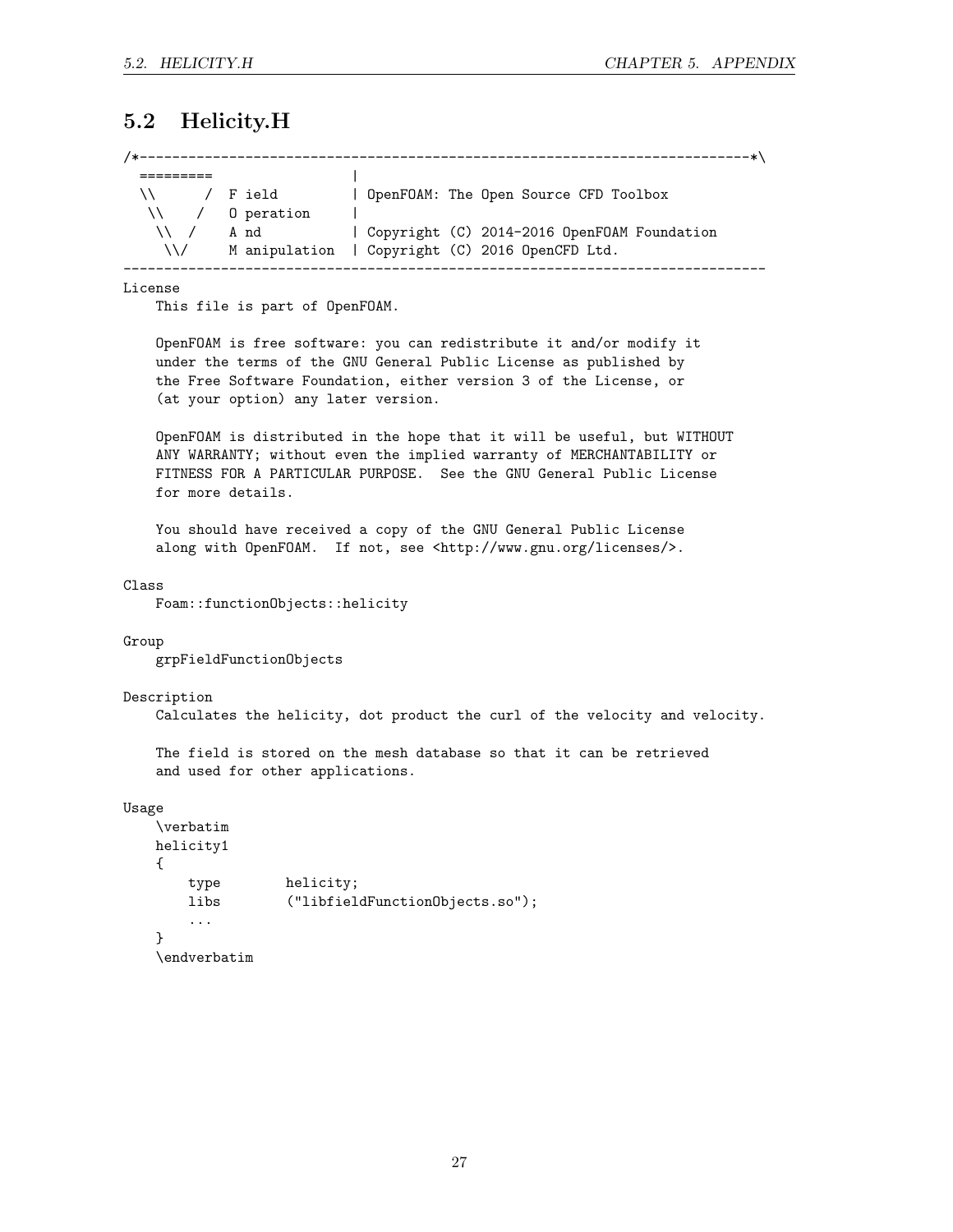| Where the entries comprise:<br>\table<br>Property   Description   Required   Default value<br>type   Type name: helicity   yes<br>  Name of velocity field   no<br>U<br>ΙU<br>result   Name of Courant number field   no   \ <function name\=""><br/>log 10   Log to standard output   no<br/>  yes<br/>\endtable</function> |  |
|------------------------------------------------------------------------------------------------------------------------------------------------------------------------------------------------------------------------------------------------------------------------------------------------------------------------------|--|
| See also<br>Foam::functionObjects::fieldExpression<br>Foam::functionObjects::fvMeshFunctionObject                                                                                                                                                                                                                            |  |
| SourceFiles<br>helicity.C                                                                                                                                                                                                                                                                                                    |  |
|                                                                                                                                                                                                                                                                                                                              |  |
| #ifndef functionObjects_helicity_H<br>#define functionObjects_helicity_H                                                                                                                                                                                                                                                     |  |
| #include "fieldExpression.H"                                                                                                                                                                                                                                                                                                 |  |
|                                                                                                                                                                                                                                                                                                                              |  |
| namespace Foam<br>€                                                                                                                                                                                                                                                                                                          |  |
| namespace functionObjects<br>€                                                                                                                                                                                                                                                                                               |  |